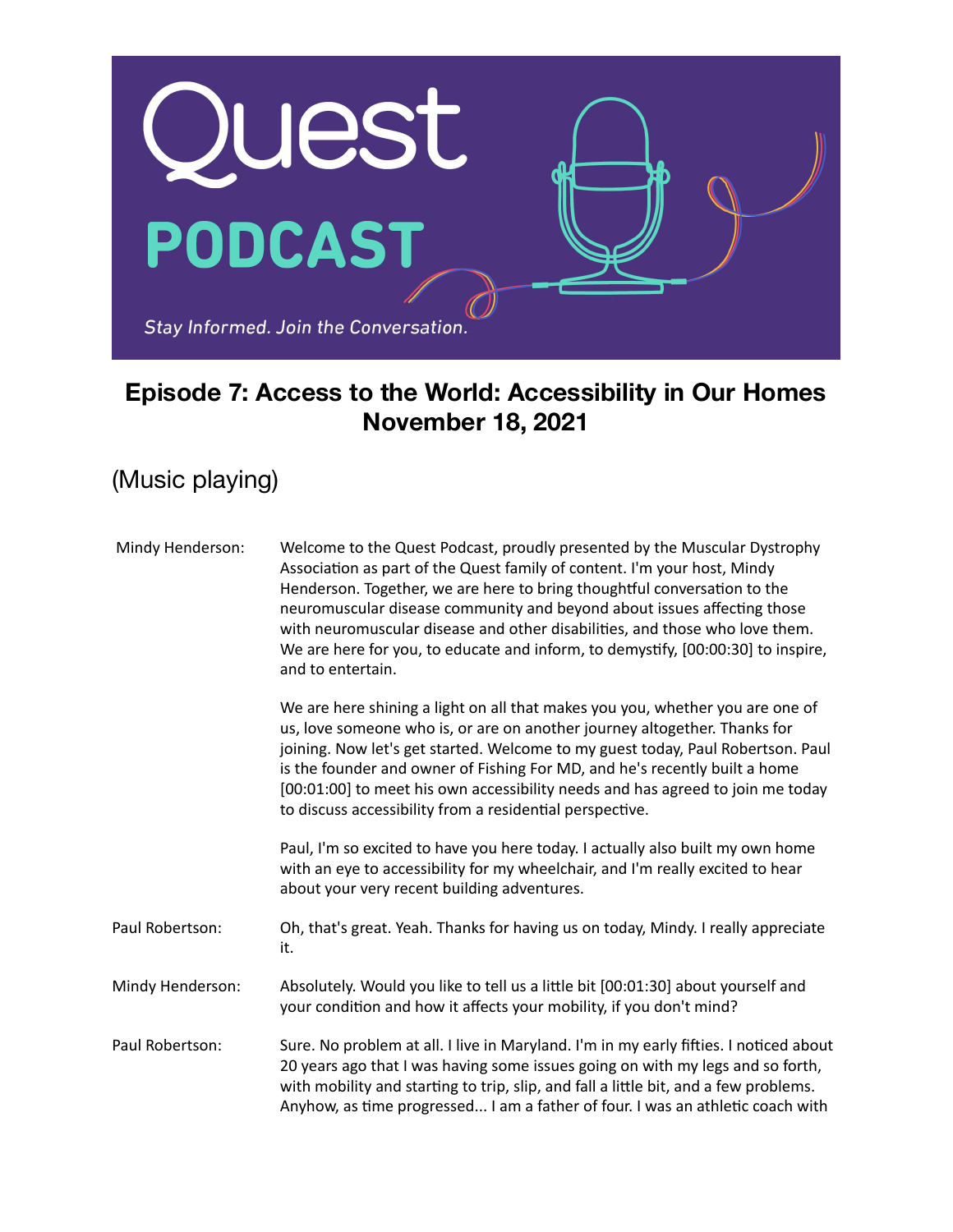|                  | kids. [00:02:00] Grew up in Maryland. Always around boating and fishing my<br>whole life.                                                                                                                                                                                                                                                                                                                                                                                                                                                                                  |
|------------------|----------------------------------------------------------------------------------------------------------------------------------------------------------------------------------------------------------------------------------------------------------------------------------------------------------------------------------------------------------------------------------------------------------------------------------------------------------------------------------------------------------------------------------------------------------------------------|
|                  | As time went on, I had a successful business that I ran. I still own the business<br>today. I have a team of people who are running the business so I can spend the<br>majority of my time within Fishing For MD.                                                                                                                                                                                                                                                                                                                                                          |
| Mindy Henderson: | Nice.                                                                                                                                                                                                                                                                                                                                                                                                                                                                                                                                                                      |
| Paul Robertson:  | Anyhow, basically what happened to me was I decided, after a pretty bad fall,<br>one of many, I have limb-girdle muscular dystrophy type 2J, which really affects<br>your quads, [00:02:30] hips, and then you're starting to affect the shoulders and<br>your upper arms, the trunk muscles of your body, a deterioration of muscle<br>fibers and obviously strength. Then that leads to flexibility issues and other<br>things as well.                                                                                                                                  |
|                  | But yeah, to give you just a real short story on how Fishing For MD started, I had<br>planned to put together a professional, competitive offshore fishing team prior<br>to really finding out how bad this muscular [00:03:00] dystrophy was. I ended up<br>putting that business plan on the shelf and I had shared it with a business<br>advisor. I spoke to him about six years ago after taking a really bad fall. He said,<br>"How's everybody doing? How's the family? How's the business and<br>everything?" Of course, I'm "Good, good, good. Everything's good." |
|                  | He says, "How are you doing?" And I said, "I'm really not doing well at all." I said,<br>"I took another fall on my way to work and I lost it." You have one of those or<br>maybe more of a one of those moments in life where you just hit bottom.                                                                                                                                                                                                                                                                                                                        |
| Mindy Henderson: | Sure.                                                                                                                                                                                                                                                                                                                                                                                                                                                                                                                                                                      |
| Paul Robertson:  | I hit bottom, [00:03:30] and I just said, "I'm done. I don't want to do anything<br>anymore. I'm finished." He said to me, he said, "What did you ever do with that<br>competitive offshore fishing team that you wanted to start?" I said, "Well, I put<br>that business plan on the shelf. I've been busy coaching kids and my business,<br>and family, and friends." He just said, "Have I ever hung the phone up on you?" I<br>said, "No. What was that all about?"                                                                                                    |
|                  | This is a guy I look up to and I respect. And he said, "Dreams expire." And all I<br>heard was a dial tone. I'm like, "Wow." That was like, "What [00:04:00] the heck<br>just happened here?"                                                                                                                                                                                                                                                                                                                                                                              |
| Mindy Henderson: | Wow.                                                                                                                                                                                                                                                                                                                                                                                                                                                                                                                                                                       |
| Paul Robertson:  | Long story short, I ended up writing a letter, about three or four days later, to<br>the CEO of the MDA. I said, "Hey, I have this business plan, this idea to do a<br>fishing team, put change in the spin on it now. What I'd like to do is, for lack of a<br>better word, have your endorsement to go out and build this team and a co-<br>brand with MDA, where we could generate an opportunity to raise funds and<br>awareness for those affected with muscular dystrophy and help support the<br>Muscular Dystrophy Association."                                   |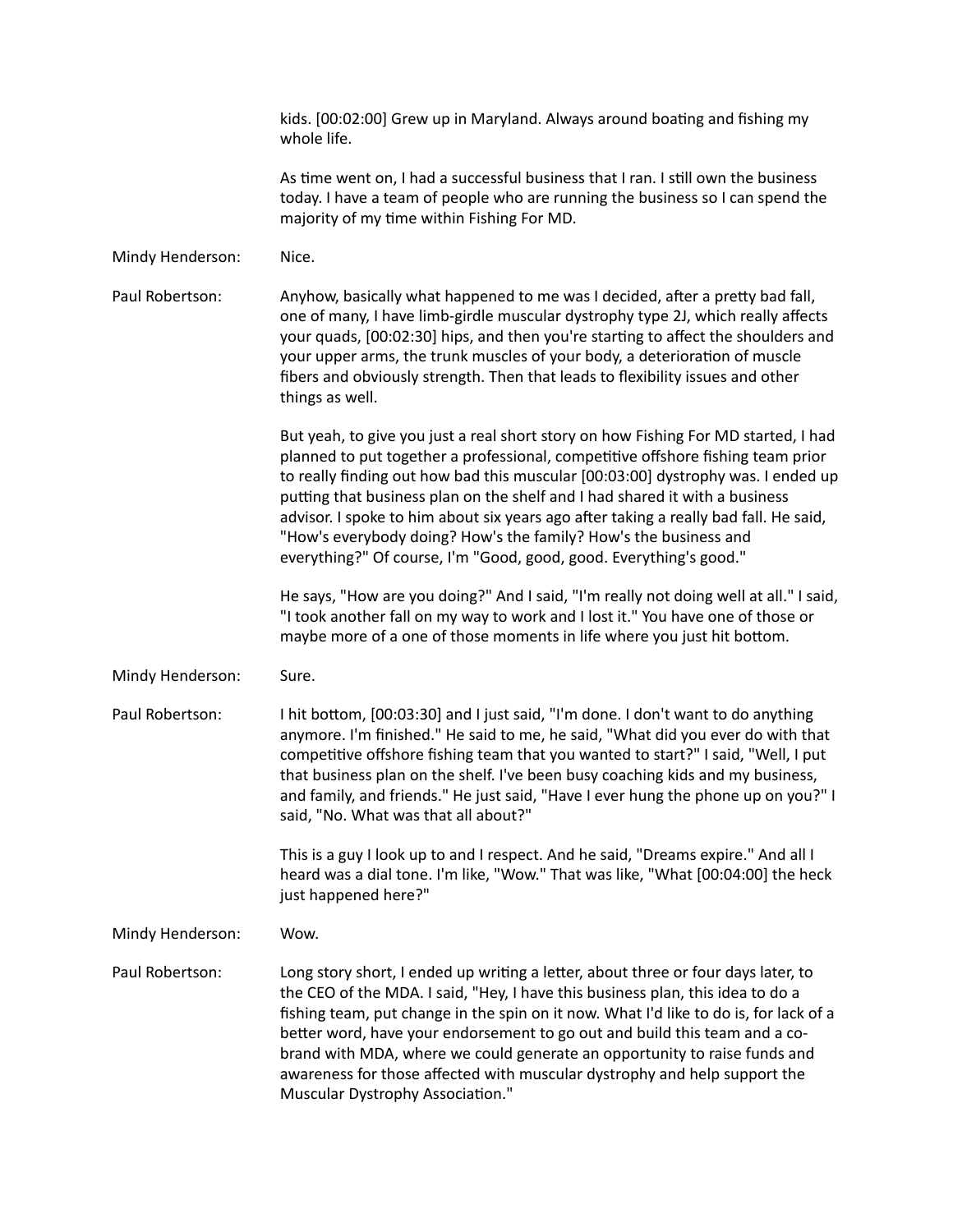[00:04:30] That's what we've done over the last five or six years. We've been very fortunate to use the branding of the team and the events and the tournaments that we go to and our [inaudible 00:04:40] and boats and all the different things that we do and parlay that into different fundraising events. We've created a pretty large awareness for muscular dystrophy in the boating and fishing community, which a lot of people don't realize. Boating and fishing from an economic standpoint, out in the marketplace is larger than golf and tennis combined.

Mindy Henderson: [00:05:00] Oh, wow.

Paul Robertson: It's a huge demographic market out there, billions of dollars a year. And we've been able to go out and create that awareness within the fishing community and boating community, about muscular dystrophy, where a lot of people never really put a lot of attention or thought a lot about muscular dystrophy. That's allowed us to parlay that into hosting. I've hosted four galas for the Muscular Dystrophy Association, which has raised about \$2.1 million.

> We do a boat raffle and giveaway [00:05:30] a boat. Now we're giving away a truck and a golf cart every year. We're on our fifth one right now. At the end of the day, that's generating six figures and funding back to the Muscular Dystrophy Association from our organization. That was really my goal, was to be a milliondollar donor or fundraiser for muscular dystrophy. Some of it, we donate. Some of it, I do events with MDA, like the gala and so forth, and through my colleagues and associates, generate events.

That's where we are and what we've done. We've reached a lot of families, met [00:06:00] a lot of friends. Just super excited to be out living our dream and doing what we like to do, boating and fishing and fighting a good cause that can come out of it, with good results. That's a little bit about me.

- Mindy Henderson: Yeah, no, that is fantastic. Congratulations on all of the success. I think, honestly, any time you're going through something hard, we've all got adversity and struggles that we go through. I [00:06:30] think that having a purpose is something that can really turn things around for you and get you into a different mindset. So I'm clapping my hands. You can't see me, but I'm high-fiving you and clapping my hands for you.
- Paul Robertson: Well, thank you. Thank you. We really appreciate it. We've met so many people affected with muscular dystrophy. It's just amazing how many people come up to us at the marinas and the tournaments and when we're towing the boat and trailers up [00:07:00] and down the highway, and we stop at the truck stops and they come [inaudible 00:07:03], "My mom, my cousin, my aunt, my son, my friend, has muscular dystrophy." We've really touched a lot of people.

I have a soft spot for the kids with muscular dystrophy. So I have probably about 15 or 20 kids that I've really developed a special bond and friendship with them and their families across the country. We try and send them our shirts and stickers and hats and stay in touch with them. It's been good. It's been a [00:07:30] great outreach opportunity to build awareness for muscular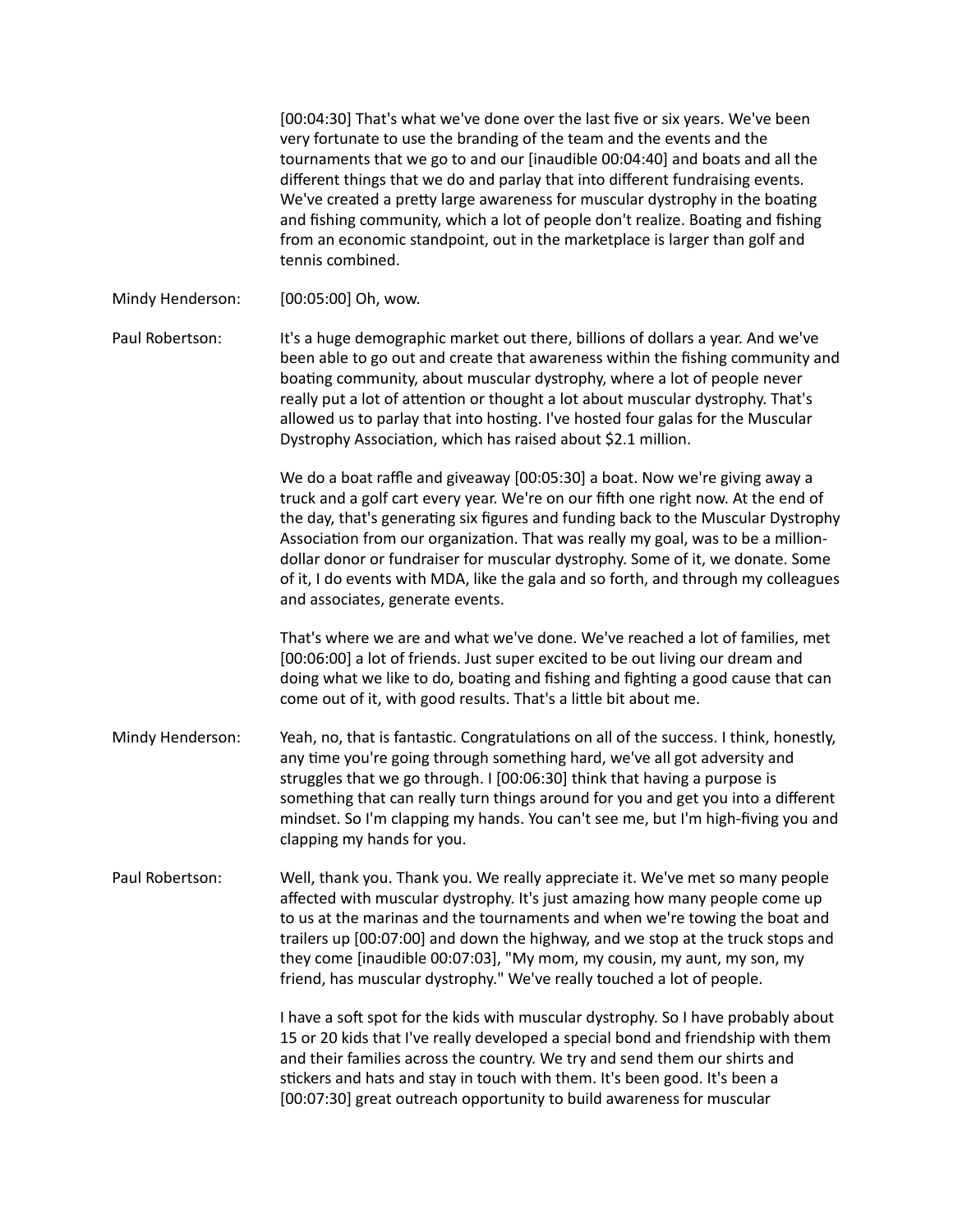dystrophy. We've found ways to turn it into fund raising, which is a lot of things that, as we know, make the opportunity to go out and have kids' summer camp.

That's what we try and fund with, a lot of the stuff that we do, and obviously research and grants and treatments and so forth.

Mindy Henderson: Well, you've got a generous spirit and you're absolutely right. There's so many people out there who are affected by neuromuscular disease. And so, again, I just commend you for all [00:08:00] you've done.

Paul Robertson: Well, thank you. Thank you.

Mindy Henderson: Absolutely. Let's talk about accessibility in architecture in this house that you built. You built a home recently from the ground up, correct?

Paul Robertson: We did. I live right outside of the DC Baltimore area, but we've always had a home on the Chesapeake Bay, which became really difficult to navigate. It was a second home. We actually just recently sold it. My summer roots as a child, in my younger days, [00:08:30] was in Ocean City, Maryland, on the coast of Maryland, right on the ocean. We have a family house here, and the last four or five years, we've done a lot of events out of this area.

> I was staying here at the family house that we grew up in, and it just became more and more strenuous for me to navigate, a lot of stairs, a lot of steps, bathtubs, showers, et cetera, low toilets, all different kinds of things. Finally, it just got to the point that I was talking with my family and I [00:09:00] just said, "We're going to have to do something different because I can't navigate this house."

I actually went into this mindset that I needed to go into a condo. "I've got to go to a condo and I could park underneath and get in the elevator and go straight up. But life will be great." Well, I thought that was going to happen. We looked at some different condos and found some stuff that we thought would work. One of the deals fell through. I was talking to a friend of mine who actually ended up building this new house and he's also a boat owner and fisherman and everything else.

I was having dinner with he and [00:09:30] his wife one night, and I was complaining about this deal that fell through on the condo. He's a home builder by trade. He said to me, he said, "Why don't you just find a lot, let me build a house that works for you?" I think three days later, we bought one of the last seven or eight waterfront lots in Ocean City, Maryland. My wife and I and the kids embarked on, "Let's build a house."

We went from having a family house that was hard to navigate, to thinking it was a condo, to then, "Let's build a house." That [00:10:00] obviously then opened up the whole discussion, "Well, what do we need out of a house? What are the things that we need and how does a house work for Paul?" And so, that's how we got where we were. Then we hired an architect.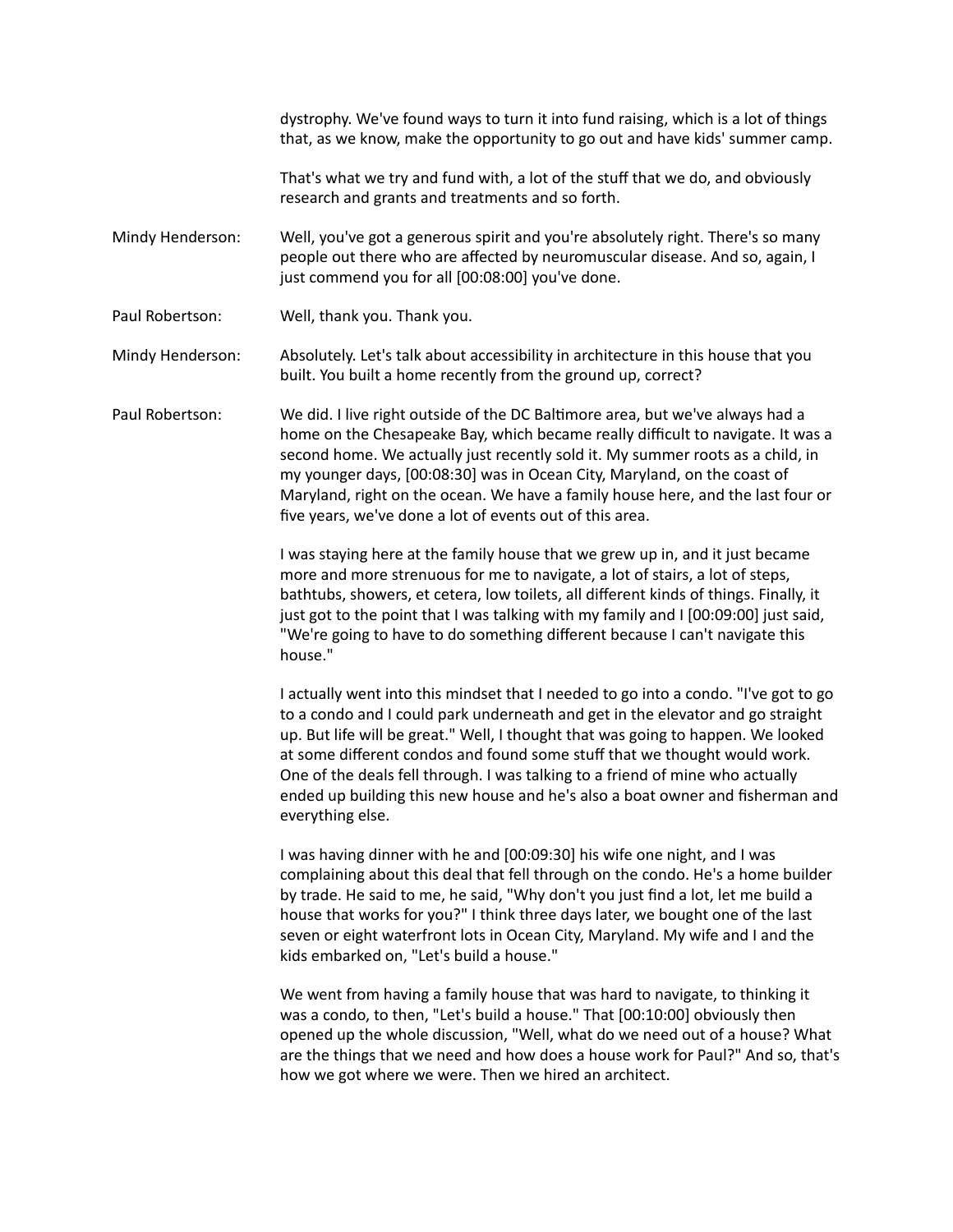| Mindy Henderson: | I want to stop you right there and ask you about your builder and your architect.<br>It sounds like you had a friend. I don't know if that friend ended up being your<br>builder, or if you had to go on a quest to find someone.                                                                                                                                                                                                                                                                                                                                                                                                                                             |
|------------------|-------------------------------------------------------------------------------------------------------------------------------------------------------------------------------------------------------------------------------------------------------------------------------------------------------------------------------------------------------------------------------------------------------------------------------------------------------------------------------------------------------------------------------------------------------------------------------------------------------------------------------------------------------------------------------|
| Paul Robertson:  | He ended up being the [00:10:30] builder, and-                                                                                                                                                                                                                                                                                                                                                                                                                                                                                                                                                                                                                                |
| Mindy Henderson: | Okay.                                                                                                                                                                                                                                                                                                                                                                                                                                                                                                                                                                                                                                                                         |
| Paul Robertson:  | which really, really worked out well. He's built about 10,000 houses all over<br>the Eastern seaboard. So he's very involved. They've done big developments.<br>They've done [inaudible 00:10:44], and so forth. The interesting thing, we had<br>the builder and we had his on-site superintendent. Then we hired an architect.<br>That was a challenge a little bit in itself too, because I think a lot of people<br>with muscular dystrophy can probably [00:11:00] relate to this. There's no one<br>thing that helps us navigate, move better, prevent falls, slips, trips. We're all a<br>little different with how this disease affects us.                           |
|                  | Like for example, if I fall, naturally, everybody runs. They really want to grab your<br>arm and pick you up. And I'm like, "No, doesn't work that way." They're like, "No,<br>no, no, just give me your hand and I'll pull you up." I'm like, "No, no, no, we<br>don't move that way."                                                                                                                                                                                                                                                                                                                                                                                       |
| Mindy Henderson: | Right.                                                                                                                                                                                                                                                                                                                                                                                                                                                                                                                                                                                                                                                                        |
| Paul Robertson:  | I think that when you first have that conversation [00:11:30] with a builder or an<br>architect, they naturally just think to themselves, "Oh yeah, I got it. No problem.<br>We'll put a grab bar here or a handle here and you'll be good." But once they<br>really get to know And that was the fortunate thing for me. I spent a lot of<br>time while they were building the house here and we made modifications along<br>the way. Some things we just said, "Hey, we're going to figure these out while<br>we're building, because we're not sure what height to put things," and a lot of<br>trial by error. You just had to get in there and figure [00:12:00] it out. |
| Mindy Henderson: | Right. Let me ask you this. It sounds like you had an inner road because of your<br>builder friend. There are probably people out there who don't know builders,<br>don't know architects. And so, before we get into the actual building and how<br>you made this home accessible for yourself, let's talk a little bit about the<br>journey to find a builder and or an architect. What would be your advice there<br>for [00:12:30] someone who's listening, who's got the same kind of accessibility<br>needs as you and me, but maybe have never worked with a builder or an<br>architect before, and don't know how to look for the right one.                          |
| Paul Robertson:  | Yeah. I think, obviously, referral and word of mouth is usually, in my world, is<br>always the best. I mean, if you can get a referral, that's the best thing. I think, at<br>the end of the day, I feel like the builder that we had really cared. If you could<br>find someone that really cares about you and will listen to you, and not just<br>make [00:13:00] it feel like it's just another house, I think that's really important.<br>How you go about that, there's thousands of builders out there, no doubt.                                                                                                                                                      |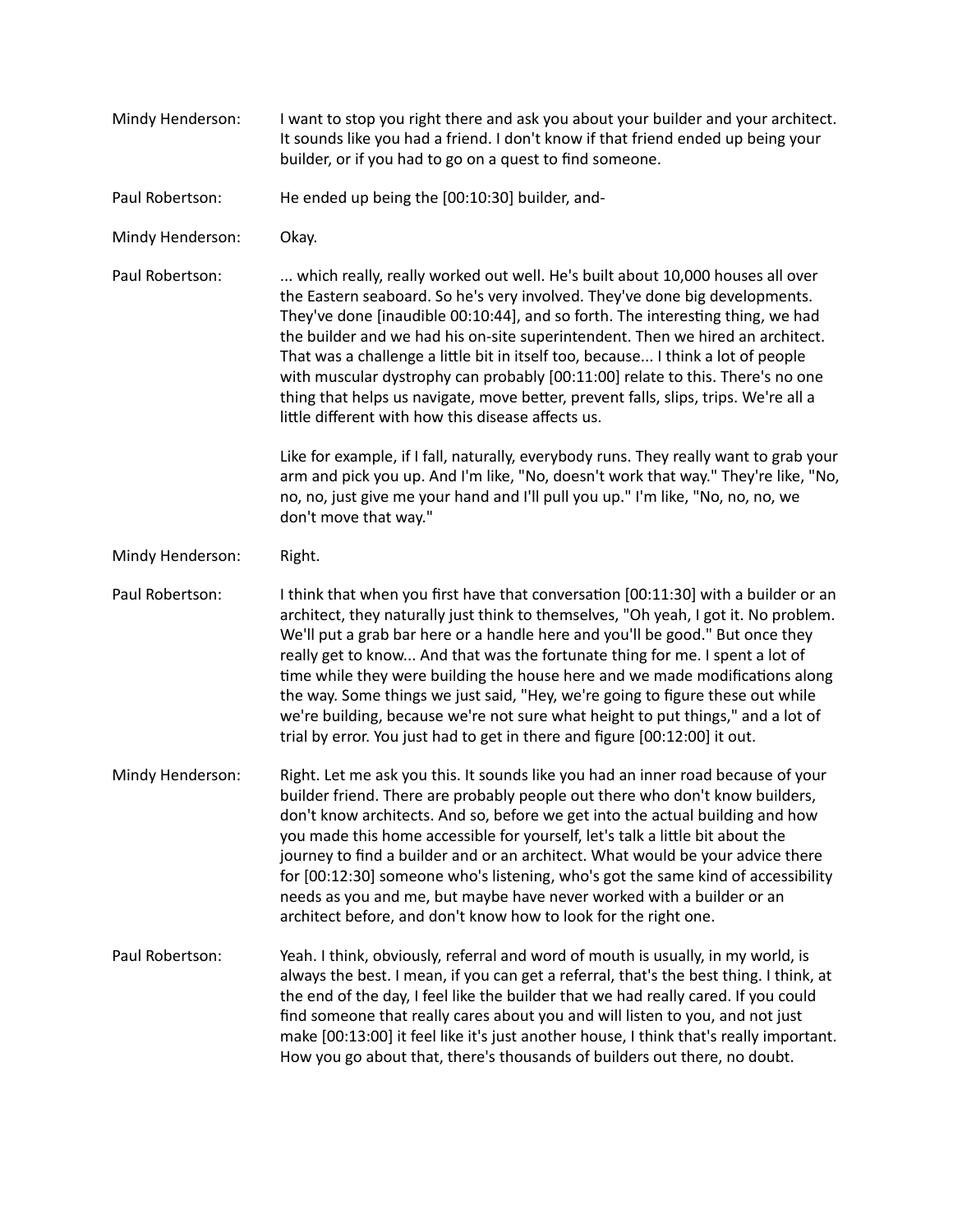Obviously, in the last two years, it's been... Or really last year, the supply chain issues have been a big deal. We were just on the front end of that, but I can see where that could have been a real problem with a lot of people had they been a little bit later. But I think, at the end of the day, working with a reputable builder, sitting down, [00:13:30] talking with them, they almost need to get to realize that this is going to be a special, different kind of a home that you're going to either renovate or build, depending upon what you do. Sometimes I wonder if it's easier just to renovate something than to build it from the ground up, but-Mindy Henderson: Right. Probably pluses and minuses to both. Paul Robertson: Yeah. It depends. I mean, budgets come into play and things are built different. I think at the end of the day, it's word of mouth. I think it's almost like you want, [00:14:00] even though our builder's done all of this stuff, he's done it over many, many years, he was only doing, I would say, a handful of what I will call custom homes. He was doing a lot of the production, the big builder homes, going in and building homes for the big national names that we know. But I think that you don't want someone that's just trying to churn out quantity of homes. I think you really need a specialty builder, and you need somebody that's going to take the time to understand that you're going to need some special accommodations. Mindy Henderson: [00:14:30] I'll say that when we found our builder, this was years ago, but we approached it problem by problem, which it sounds like you did too. I had a list

- of non-negotiables that I personally needed, like how wide I needed my doors to be, what I needed my light switches to be, those sorts of things. When we went in and spoke to the builder for the first time, we went through all of those things [00:15:00] to make sure that they were things that they could accommodate and get creative about. Was your approach similar?
- Paul Robertson: For some of the things, it was, and obviously, some of the things, we learned and added in later. But I think, definitely, one of the things that we just talk about constantly, we have a lot of outdoor deck space on multiple levels. I've said, "I can't have a step down or a step up on the deck." There was a whole conversation about water flashing and water penetration. How do you keep the water [00:15:30] out if you have...

Yeah, usually, like my primary residence outside of DC, when you step out of the deck, you step down two or three inches, and that's designed naturally to keep water penetration out of the house. That was an early on conversation that we had, and they had to really figure out how they were going to do that. I'm not in a wheelchair. I do walk with a cane. I do have a mobility scooter if I go to events, or if I went to a mall, or if I went to a football game or a concert [00:16:00] or whatever it may be. Or if I'm traveling, I'll take that with me.

I'm upright mobile, but I'm not mobile without a cane or without holding onto someone's shoulder. My balance is a little off. Just that little step to step in is problematic. I wanted to be able to walk outside, if I wanted to hold a plate in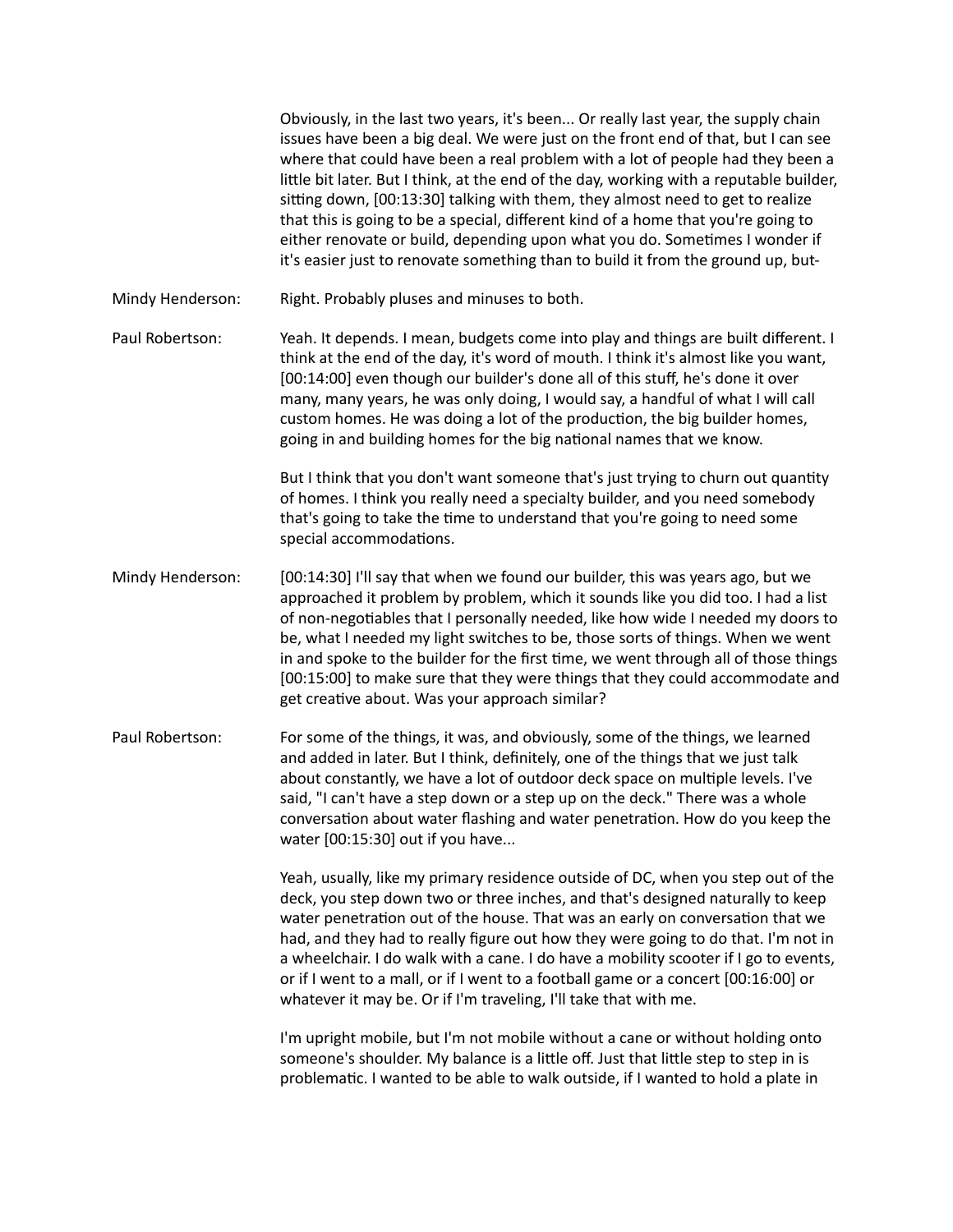|                  | one hand and my cane in the other and walk in from the grill, I wanted to be<br>able to do that. I can't do that in my other-                                                                                                                                                                                                                                                                                                                                                                                                                                                                                            |
|------------------|--------------------------------------------------------------------------------------------------------------------------------------------------------------------------------------------------------------------------------------------------------------------------------------------------------------------------------------------------------------------------------------------------------------------------------------------------------------------------------------------------------------------------------------------------------------------------------------------------------------------------|
| Mindy Henderson: | Sure.                                                                                                                                                                                                                                                                                                                                                                                                                                                                                                                                                                                                                    |
| Paul Robertson:  | In my name outside of the DC area.                                                                                                                                                                                                                                                                                                                                                                                                                                                                                                                                                                                       |
| Mindy Henderson: | Yeah.                                                                                                                                                                                                                                                                                                                                                                                                                                                                                                                                                                                                                    |
| Paul Robertson:  | [00:16:30] There were some things like that, like you said, non-negotiables that<br>you just had to do. We can get into the construction and some things that I did,<br>but the grade issues, we're at the beach, so we're at elevation zero, I call it. Not<br>zero, but we're flat near the ocean, I would say. There was just some things<br>related to the grade of the driveway and perimeter of the house. Everybody kept<br>saying, "It's too flat. You can't do it." I said, "Well, we've got to figure out a way.<br>It has to be flat."                                                                        |
| Mindy Henderson: | Yeah. Well, and that's [00:17:00] the thing. I think that you have to be really<br>comfortable and get into a mindset of knowing that you're going to need to<br>advocate for yourself and be a little bit assertive because builders have codes,<br>and standards, and things that they're held to. But what I found was that if you<br>push them a little bit, they can get creative and figure out how to solve those<br>problems.                                                                                                                                                                                    |
| Paul Robertson:  | Yeah. When they dug the foundation and they do what they call the wall check,<br>where they have the inspector from the [00:17:30] city or the town coming,<br>before they pour the flat slab, he came and he said, "That's absolutely not right."<br>And they said, "No, it's right per the plans that were submitted." He goes, "It's<br>impossible. You can't do anything like that." And so, lo and behold, they made<br>me fire an engineer and come back a second time, re-shoot all of our elevation<br>grades, and prove to them it was right, because they just hadn't seen it before. It<br>was something new. |
| Mindy Henderson: | Exactly.                                                                                                                                                                                                                                                                                                                                                                                                                                                                                                                                                                                                                 |
| Paul Robertson:  | You had to go through that. It was frustrating at the time because you knew you<br>were right. You [00:18:00] had to go prove it to the inspectors. But-                                                                                                                                                                                                                                                                                                                                                                                                                                                                 |
| Mindy Henderson: | Of course. But I think, to your earlier point, if you find someone who, when<br>you're interviewing people, who strikes you as compassionate and creative and<br>all of that, I think, usually, these things can be worked out, right?                                                                                                                                                                                                                                                                                                                                                                                   |
| Paul Robertson:  | Absolutely. Our builder was great. I mean, I never was really told, "Well, you<br>can't do that. It was like, "Let's figure out how to do it."                                                                                                                                                                                                                                                                                                                                                                                                                                                                           |
| Mindy Henderson: | I love that.                                                                                                                                                                                                                                                                                                                                                                                                                                                                                                                                                                                                             |
| Paul Robertson:  | I think that's a [00:18:30] good mindset to go in with a builder. If you're<br>interviewing the builder, you're talking to a builder, I think you could ask<br>questions like, what obstacles were you up against in one of your prior homes                                                                                                                                                                                                                                                                                                                                                                             |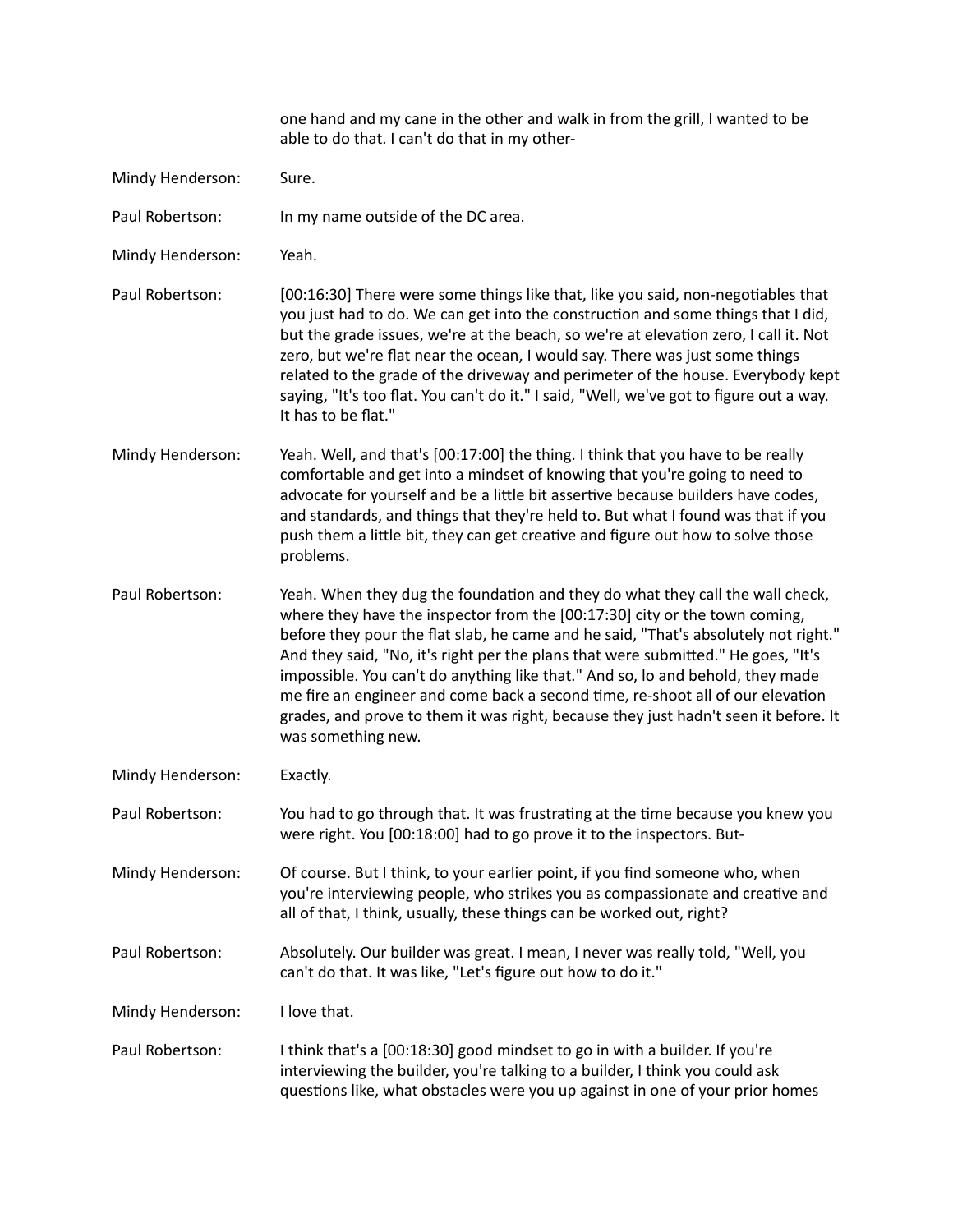|                  | where an owner said they have to have something done a certain way and<br>everybody scratched their head and initially said, "That's not how you do it," or,<br>"You can't do it," and then you ended up doing it that way. How did you do that?                                                                                                                                                                                                                                                                                                     |
|------------------|------------------------------------------------------------------------------------------------------------------------------------------------------------------------------------------------------------------------------------------------------------------------------------------------------------------------------------------------------------------------------------------------------------------------------------------------------------------------------------------------------------------------------------------------------|
|                  | Us who are living with disabilities, you'd never realize, I guess People without<br>disabilities, they always realize you have a disability. But like I said earlier,<br>[00:19:00] they don't realize everybody's disability is a little different and it<br>affects you differently and how you get up off the floor, if you can.                                                                                                                                                                                                                  |
| Mindy Henderson: | The little subtleties of daily life-                                                                                                                                                                                                                                                                                                                                                                                                                                                                                                                 |
| Paul Robertson:  | Exactly.                                                                                                                                                                                                                                                                                                                                                                                                                                                                                                                                             |
| Mindy Henderson: | can really be different. Would you mind, I'd love to hear more about what you<br>actually did within your house, some of the specifics that you did to make it<br>accessible for you. I know you mentioned-                                                                                                                                                                                                                                                                                                                                          |
| Paul Robertson:  | Sure.                                                                                                                                                                                                                                                                                                                                                                                                                                                                                                                                                |
| Mindy Henderson: | the decks and making sure that those thresholds were flat. What other sorts<br>of things [00:19:30] did you do?                                                                                                                                                                                                                                                                                                                                                                                                                                      |
| Paul Robertson:  | Well, it really started from like when you show up to the house, I can do a<br>walkthrough from there. One of the things that we did was we did I say, if you<br>can picture a beach house on stilts. A lot of people have seen those in the outer<br>bank. You see this house and it's stilts and it's open underneath, our house is like<br>that. It's a two-storey house, but it's 10 feet off the ground. What I did was, on<br>the ground level, it's all enclosed as part of the house. So the entire lower<br>[00:20:00] level is all garage. |
| Mindy Henderson: | Okay.                                                                                                                                                                                                                                                                                                                                                                                                                                                                                                                                                |
| Paul Robertson:  | What I wanted to be able to do was a couple of things. I wanted to have a<br>concrete floor, which I had a special coating put on that has some grip resistance<br>to it because, obviously floor gets wet, slips, trips and everything else. So I had a<br>professional coating done all the floor where it has grip resistance where I<br>literally can pull my car into the driveway, I can open my door, get out of my car.<br>And within about six feet of the car door is the elevator. I have an elevator-                                    |
| Mindy Henderson: | Oh, great.                                                                                                                                                                                                                                                                                                                                                                                                                                                                                                                                           |
| Paul Robertson:  | that takes me [00:20:30] up. When we designed the house with the architect,<br>everything was built around the location of the elevator. Whereas most people<br>design a house and then say, "Where can I put an elevator?" For us, it was the<br>exact opposite.                                                                                                                                                                                                                                                                                    |
| Mindy Henderson: | [crosstalk 00:20:43] okay. That's a good tip.                                                                                                                                                                                                                                                                                                                                                                                                                                                                                                        |
| Paul Robertson:  | Yeah. I wanted to pull in on the right side of the garage, so when I got out of the<br>driver door, the elevator was there. I didn't want it the other way around. That<br>was my beginning. The other thing, a lot of driveways and garages have a little                                                                                                                                                                                                                                                                                           |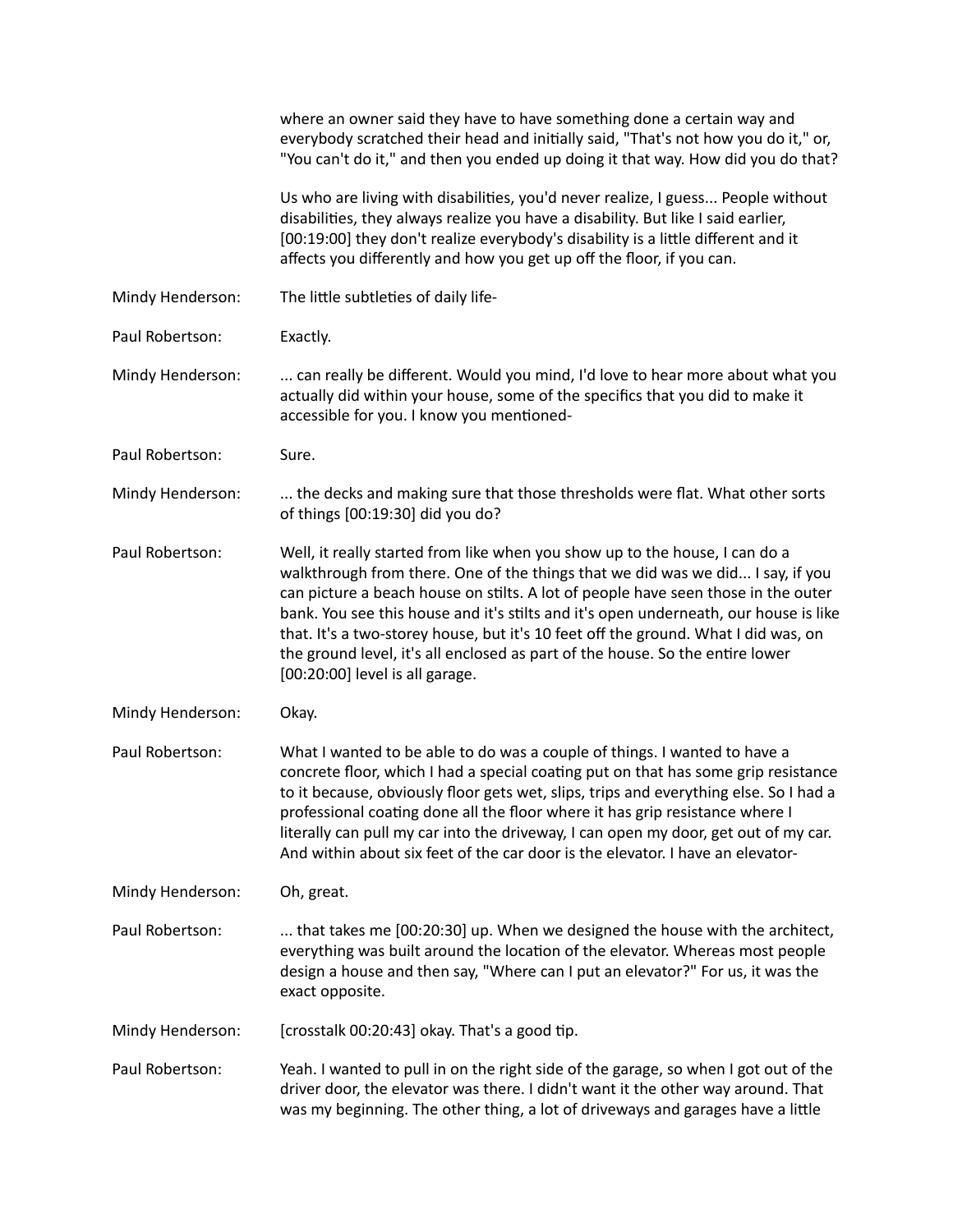|                  | lip, like a one-inch lip from [00:21:00] where the concrete's a little higher. I was<br>adamant I wanted that flat.                                                                                                                                                                                                                                                                                                                                                                                                                                                                                                                        |
|------------------|--------------------------------------------------------------------------------------------------------------------------------------------------------------------------------------------------------------------------------------------------------------------------------------------------------------------------------------------------------------------------------------------------------------------------------------------------------------------------------------------------------------------------------------------------------------------------------------------------------------------------------------------|
| Mindy Henderson: | I did the same thing in my house. Yeah.                                                                                                                                                                                                                                                                                                                                                                                                                                                                                                                                                                                                    |
| Paul Robertson:  | Flat, straightened. I was challenged a little bit with the builder on that, because<br>he was like, "Well, you need it elevated to keep the water out." I said, "Well,<br>then we need a better seal on the bottom of the door," back and forth. We put a<br>little eyebrow roof over the garage doors so that the rain didn't get up against<br>the doors as much. That was one of the things that we did.                                                                                                                                                                                                                                |
|                  | And then I was really focused on a flat garage and very [00:21:30] minimal<br>incline in our driveway. That was one thing that I did, and then I had the<br>elevator. So then, some other things that we did during the construction<br>process, I put wood blocking in the walls everywhere. So there's extra wood all<br>throughout the house at different elevations. My thought process all was, I had<br>pulled so many handrails and [inaudible 00:21:52] bars and all kinds of stuff off<br>the wall in my years of living with this disability. There was nothing I was going<br>to pull [00:22:00] out of the wall in this house. |
| Mindy Henderson: | Yeah. Okay.                                                                                                                                                                                                                                                                                                                                                                                                                                                                                                                                                                                                                                |
| Paul Robertson:  | Then I have video and pictures of where all of that is, so that if I come back and<br>say, "I want to put a handrail on this wall, for when you're walking down the hall<br>or whatever it may be, it's not just find the studs and, "Can you make it work?"<br>There's full wood blocking in the wall. So that was really important, obviously,<br>especially in the bathrooms and everything else.                                                                                                                                                                                                                                       |
| Mindy Henderson: | So smart. So it's wood blocking that you can't see, but it's in there in case you<br>need to install a handrail.                                                                                                                                                                                                                                                                                                                                                                                                                                                                                                                           |
| Paul Robertson:  | Right. If you can [00:22:30] visualize, before you put drywall or installation on a<br>wall, just the wood studs that are in a wall, then there's wood in between each<br>stud. Basically, what I did was I took from, I think it was 28 to 40 inches high and<br>made these wood sections inside, in between the wooden studs. Sounds like a<br>lot, and it sounds like-                                                                                                                                                                                                                                                                  |
| Mindy Henderson: | No.                                                                                                                                                                                                                                                                                                                                                                                                                                                                                                                                                                                                                                        |
| Paul Robertson:  | When you do a lot of this stuff, I think a lot of people are like, "Oh." They see<br>dollar signs, more money, more money, more money.                                                                                                                                                                                                                                                                                                                                                                                                                                                                                                     |
| Mindy Henderson: | [00:23:00] No. It's so smart though to think ahead that way.                                                                                                                                                                                                                                                                                                                                                                                                                                                                                                                                                                               |
| Paul Robertson:  | Even if you just did it in a bathroom. Obviously we did that and I could talk a<br>little bit about my shower and bathroom and toilets and all that.                                                                                                                                                                                                                                                                                                                                                                                                                                                                                       |
| Mindy Henderson: | Yeah.                                                                                                                                                                                                                                                                                                                                                                                                                                                                                                                                                                                                                                      |
| Paul Robertson:  | But putting all of that in. That was one of the things that we did. I had designed<br>where all of the toilets were going to be elevated. So for me, it's real challenging                                                                                                                                                                                                                                                                                                                                                                                                                                                                 |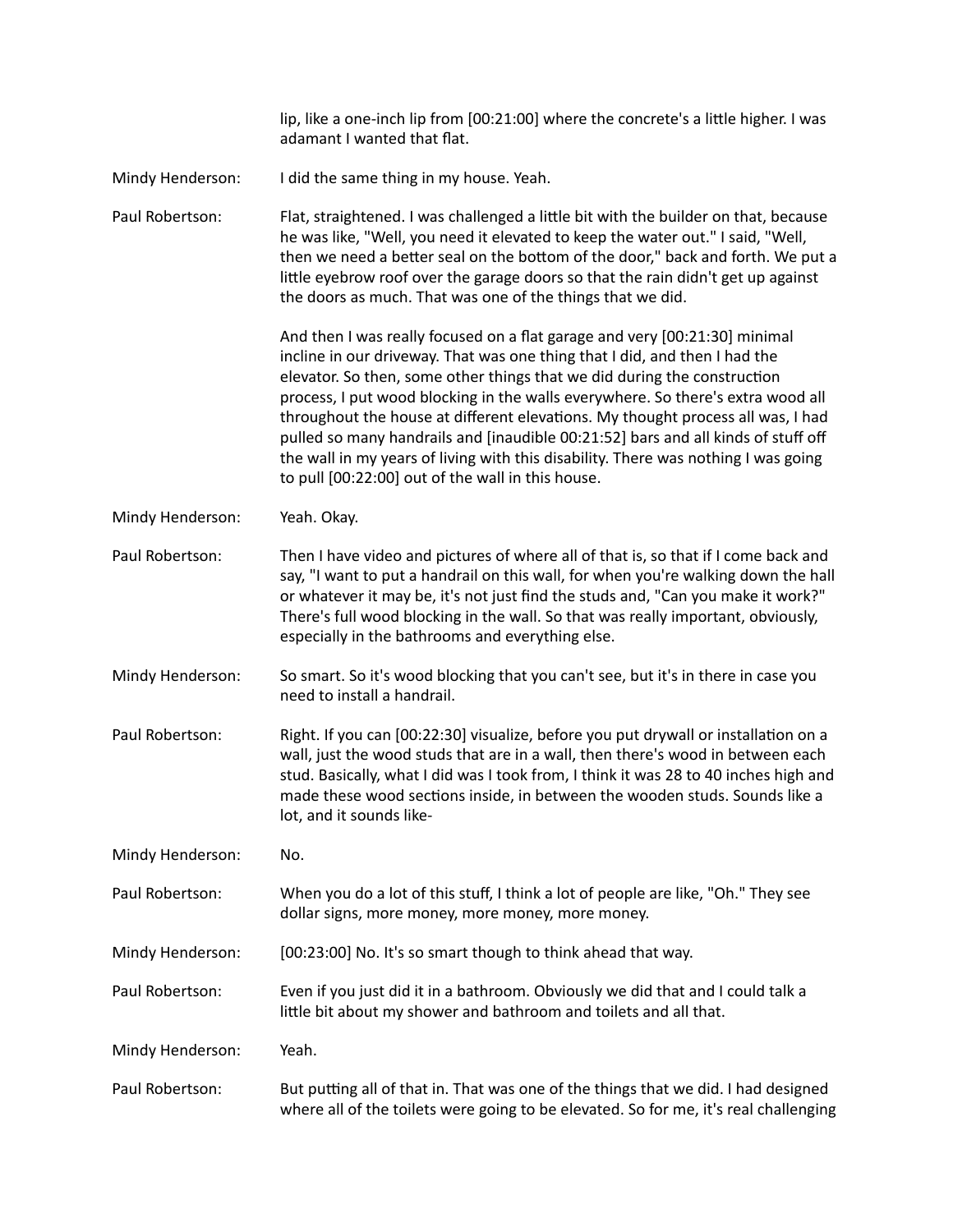|                  | to get up off of a toilet unless I have something to push on and lean on. So one<br>of the things that I originally did was I designed [00:23:30] like a six-inch box on<br>the floor, for lack of a better word, where the floor where the toilet was would<br>be higher than the regular bathroom floor. Even though you can buy what I call<br>an ADA toilet, they're still low, to me.                |
|------------------|-----------------------------------------------------------------------------------------------------------------------------------------------------------------------------------------------------------------------------------------------------------------------------------------------------------------------------------------------------------------------------------------------------------|
| Mindy Henderson: | Right.                                                                                                                                                                                                                                                                                                                                                                                                    |
| Paul Robertson:  | Ironically, when we went and did our appliance selection at Ferguson Enterprise,<br>a big national company, we were walking out of the showroom and my wife said,<br>"Look at this toilet." It was literally right by the front door. I don't know how tall<br>it was, but it's pretty darn tall. [00:24:00] Yeah. I think one of my kids said, "My<br>feet don't touch the ground."                      |
| Mindy Henderson: | Wow.                                                                                                                                                                                                                                                                                                                                                                                                      |
| Paul Robertson:  | We got these really tall toilets. That was something that I didn't have to build<br>that box on the floor. But those were ideas that were going through my mind,<br>how can I get off this toilet? What I did, I made sure we have a bathroom in the<br>garage and then we have a bathroom, a couple on the second floor of the<br>bedrooms, and then the living area upstairs, our bedroom and so forth. |
|                  | I made sure that our bedroom, and then one on the second floor, and one on<br>the ground all had those three toilets. So wherever, [00:24:30] if I need to use<br>the restroom on any floor of the living space, I have the ability to use a tall toilet.<br>So that was-                                                                                                                                 |
| Mindy Henderson: | That's fantastic.                                                                                                                                                                                                                                                                                                                                                                                         |
| Paul Robertson:  | That was a big deal.                                                                                                                                                                                                                                                                                                                                                                                      |
| Mindy Henderson: | Yeah.                                                                                                                                                                                                                                                                                                                                                                                                     |
| Paul Robertson:  | And then, having the wood blocking in the walls allowed us to put the hand rails<br>up. I was surprised. You think of hand rails and you think of you go in a<br>commercial public bathroom and you see this silver hand rail, and I've got them.<br>You have to have them installed before. Just looks like sterile, kind of hospital,<br>kind [00:25:00] of industrial.                                 |
| Mindy Henderson: | Yeah.                                                                                                                                                                                                                                                                                                                                                                                                     |
| Paul Robertson:  | I was surprised that the I call them decorative grab bars and handrails, that<br>you can buy. It's a few dollars more, but it's not ridiculously a lot more, and they<br>look like they belong. They don't look like it was an after fact that somebody-                                                                                                                                                  |
| Mindy Henderson: | That's so nice.                                                                                                                                                                                                                                                                                                                                                                                           |
| Paul Robertson:  | said we need to put on. So for me, that was a big thing. I didn't want this<br>house to scream disability. I guess that's the right word. I wanted it to be built in<br>and be a natural There's six of us that live here. I'm the only one who has a<br>disability. [00:25:30] I didn't want it to be like, "Oh, this is built just for Paul."                                                           |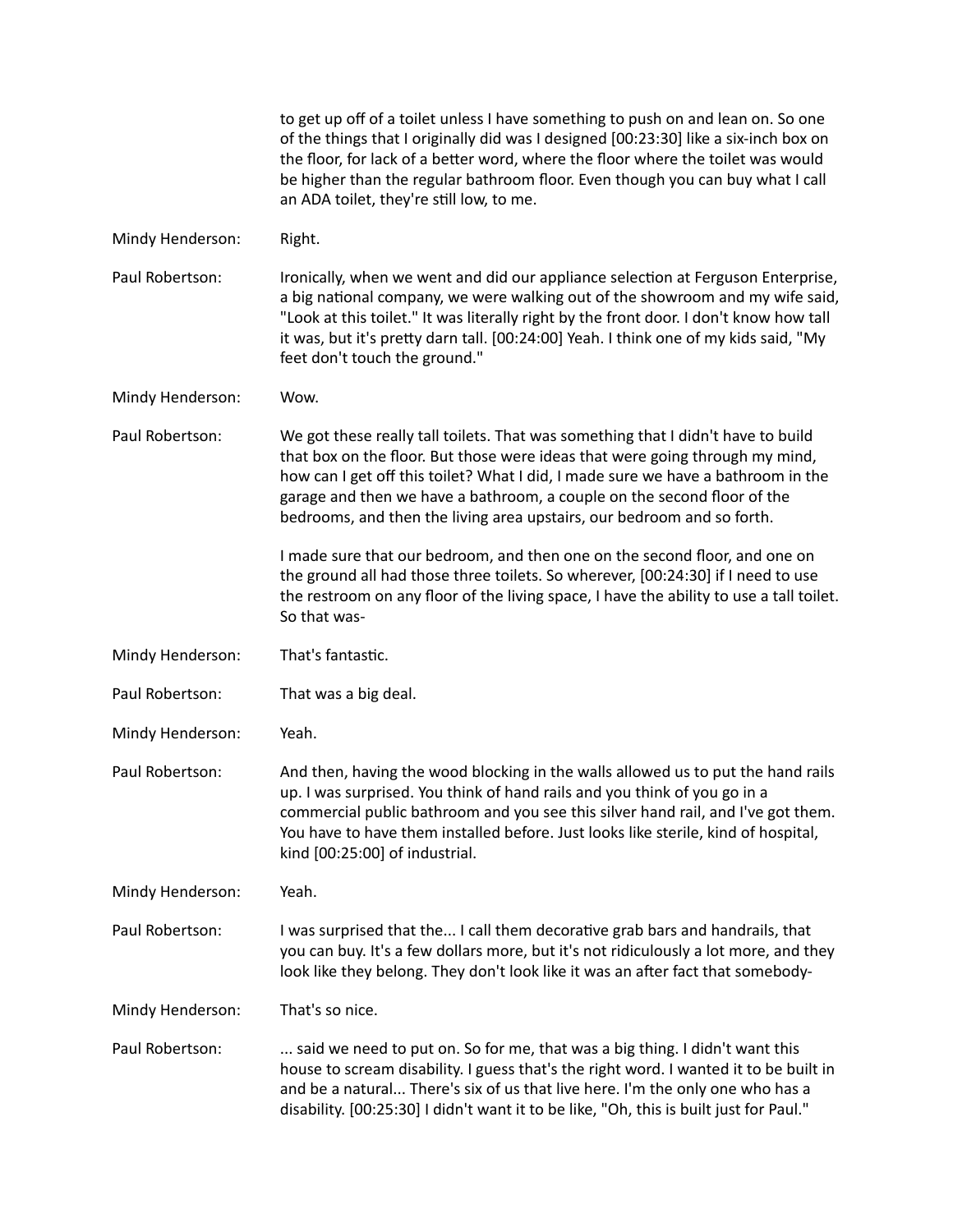| Mindy Henderson: | Right.                                                                                                                                                                                                                                                                                                                                                                                                                                                                                                                          |
|------------------|---------------------------------------------------------------------------------------------------------------------------------------------------------------------------------------------------------------------------------------------------------------------------------------------------------------------------------------------------------------------------------------------------------------------------------------------------------------------------------------------------------------------------------|
| Paul Robertson:  | I wanted it to look like a family house. That was really important to me.                                                                                                                                                                                                                                                                                                                                                                                                                                                       |
| Mindy Henderson: | That was important to me too. I told my builder that I wanted the house to be<br>completely accessible, but I didn't want it to look like it was built to be<br>accessible. And they did a great job.                                                                                                                                                                                                                                                                                                                           |
| Paul Robertson:  | Yeah. Yeah. That goes back to your communication with the builder and<br>designer. I'm a very hands-on person, so I was really involved a lot with it,<br>making sure things were right. One of the [00:26:00] things that we did in our<br>master shower, I wanted a walk in shower.                                                                                                                                                                                                                                           |
| Mindy Henderson: | All right.                                                                                                                                                                                                                                                                                                                                                                                                                                                                                                                      |
| Paul Robertson:  | Where you can just walk into it. I've stayed in so many hotel rooms and I'll<br>request an ADA room. I was just in one recently at a fishing tournament we were<br>doing. I said, "This is great that it's ADA, but when you get out of the shower, the<br>entire floor, by the toilet, everything is covered.                                                                                                                                                                                                                  |
| Mindy Henderson: | It's a swamp.                                                                                                                                                                                                                                                                                                                                                                                                                                                                                                                   |
| Paul Robertson:  | They call it a roll-in. I'm like, "It's a roll-in ADA, but it's the whole room is now<br>wet."                                                                                                                                                                                                                                                                                                                                                                                                                                  |
| Mindy Henderson: | Yep. Exactly.                                                                                                                                                                                                                                                                                                                                                                                                                                                                                                                   |
| Paul Robertson:  | [00:26:30] I did about a half inch threshold, which, again was a point of<br>discussion with everybody, and made sure that when we did our tile, we<br>selected a tile that had good grip. There's different grip on tile for flooring and<br>showers, and I wanted something that had a lot of grip, that when you were<br>standing on it, if it was really wet for me, it would still be an issue. I'd probably<br>slip and slide. And if you start slipping or sliding, you're probably going to go<br>down in my condition. |
|                  | [00:27:00] But I got a tile that has pretty good grip, so that it helps to avoid that.<br>You talked about 36-inch doors. I made sure, even though I'm not in a<br>wheelchair today, I made sure that my shower had a 36-inch door that swung all<br>the way open.                                                                                                                                                                                                                                                              |
| Mindy Henderson: | Yeah. That's such a great point about I mean, I know this is the second time<br>you've mentioned that kind of thinking ahead, but I think it's so smart that you<br>did that and you thought about, "What's it going to look like in 10, 20 years?"                                                                                                                                                                                                                                                                             |
| Paul Robertson:  | Right. Right. We oversized [00:27:30] our shower a little bit. We built a built-in<br>bench, so there's a bench. Naturally, I think a bench is normally like 18 to 20<br>inches. Well, this one's 24. Yeah. Everything to me was, "Get it up. Get it a little<br>higher." So we have that in there. Then we have a handheld device in there, and<br>then we have the regular shower head. Again, those decorative grab bars that                                                                                                |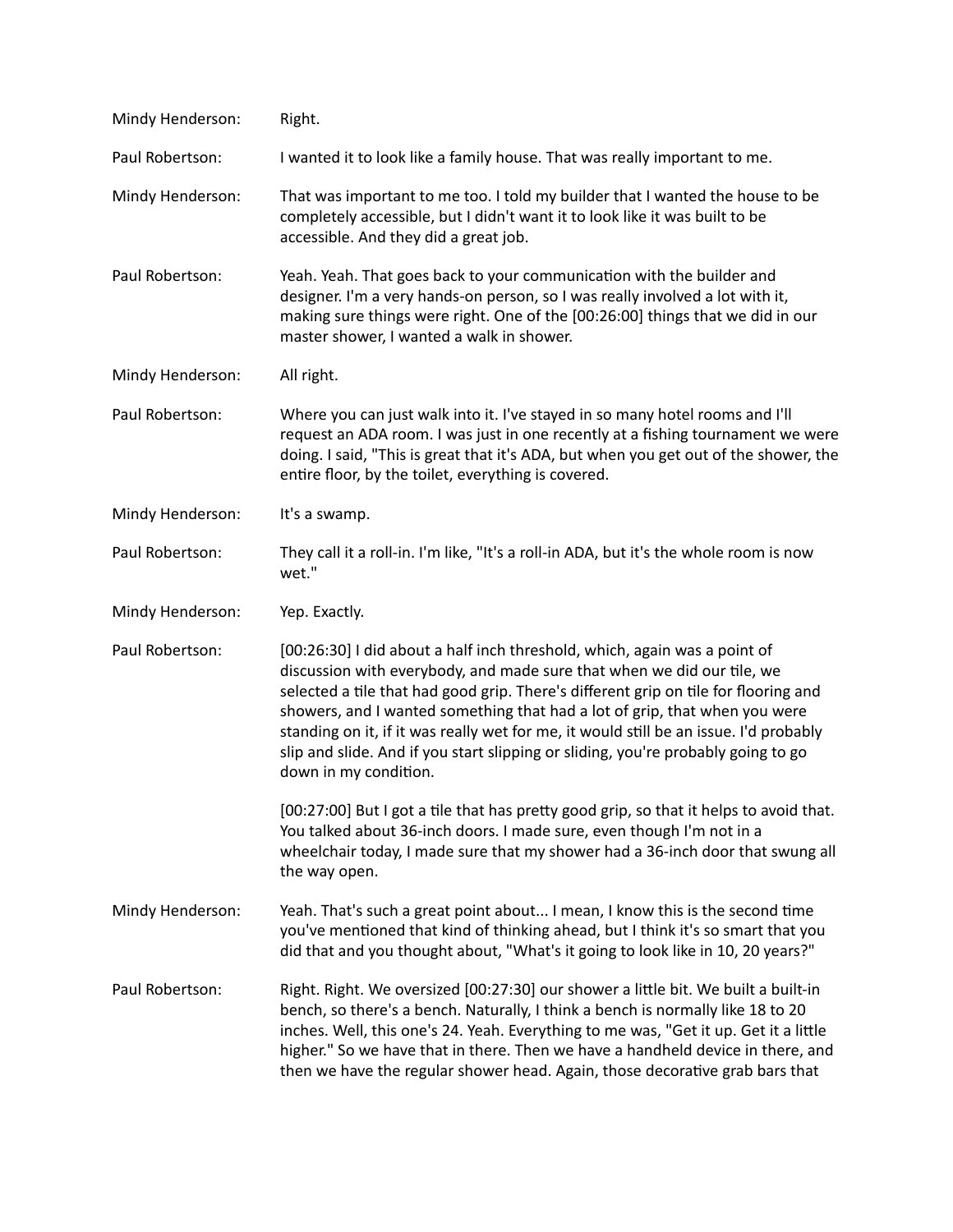|                  | are in there. They're all dark brown and not that screaming, industrial silver,<br>whatever it is.                                                                                                                                                                                                                                                                                                                                                                                                                                                                                                                                                          |
|------------------|-------------------------------------------------------------------------------------------------------------------------------------------------------------------------------------------------------------------------------------------------------------------------------------------------------------------------------------------------------------------------------------------------------------------------------------------------------------------------------------------------------------------------------------------------------------------------------------------------------------------------------------------------------------|
| Mindy Henderson: | Right.                                                                                                                                                                                                                                                                                                                                                                                                                                                                                                                                                                                                                                                      |
| Paul Robertson:  | It just makes it look [00:28:00] a lot nicer, I think.                                                                                                                                                                                                                                                                                                                                                                                                                                                                                                                                                                                                      |
| Mindy Henderson: | Yes.                                                                                                                                                                                                                                                                                                                                                                                                                                                                                                                                                                                                                                                        |
| Paul Robertson:  | And then, it doesn't scream Yeah, even for your own psyche, because us<br>people that are living with disabilities, obviously, you don't want every time you<br>go to do something, just in the back of your head, go, "Oh, well, I can't do this<br>the right way," Or not the right way, but the way normal people, or whatever.                                                                                                                                                                                                                                                                                                                          |
| Mindy Henderson: | Yeah.                                                                                                                                                                                                                                                                                                                                                                                                                                                                                                                                                                                                                                                       |
| Paul Robertson:  | Yeah. So if you soften it up a little bit, then when you're using those devices,<br>whether they're grab bars or whether they're the specific handle I put on the<br>shower door so that [00:28:30] I can close the glass shower door when I'm<br>standing there and not have to reach out and slip or trip or fall, that was<br>important. I think those little things, it doesn't scream then that, "Oh, I'm doing<br>this because I have a disability." I think it's good for your mental state and so<br>forth.                                                                                                                                         |
| Mindy Henderson: | I agree. Yeah. There would definitely be a psychological impact to that, to have it<br>in your face all the time, that you need special accommodations.                                                                                                                                                                                                                                                                                                                                                                                                                                                                                                     |
| Paul Robertson:  | Right. Right. When [00:29:00] we did our shower, I made sure that we built in<br>really good size wall niches. It's where they were notched into the wall for<br>putting your shampoos or your soaps or whatever it may be. Because I just find<br>that, put your grab bars, all what you're going to grab and don't put anything<br>else on the wall if you can help it, that you're going to grab that's not supposed<br>to be grabbed, because if you do take a little slip or You don't want to be<br>grabbing a soap dish, you don't want to be grabbing a washcloth holder or<br>whatever it may be. Just to get [00:29:30] that stuff in the niches. |
|                  | If you do have to grab something real quick, naturally, you're going to grab the<br>first thing you see. Make sure whatever you're grabbing is going to hold.                                                                                                                                                                                                                                                                                                                                                                                                                                                                                               |
| Mindy Henderson: | Right.                                                                                                                                                                                                                                                                                                                                                                                                                                                                                                                                                                                                                                                      |
| Paul Robertson:  | Again, I go back to me. I've ripped so many things out of walls over the years<br>that you have to be careful. That was in our master bath we did that. The other<br>thing, all of our bathroom vanities, again, I'm not in a chair. So again, it's a little<br>different for some people, but they're all I think they call it bachelor height is<br>what the building terminology is. [00:30:00] They're a little taller. So for me, to<br>lean over, with weak quads and all, lean over to a low counter is more<br>challenging. So everything, for us is, is like counter height, if you want to think of<br>it that way.                               |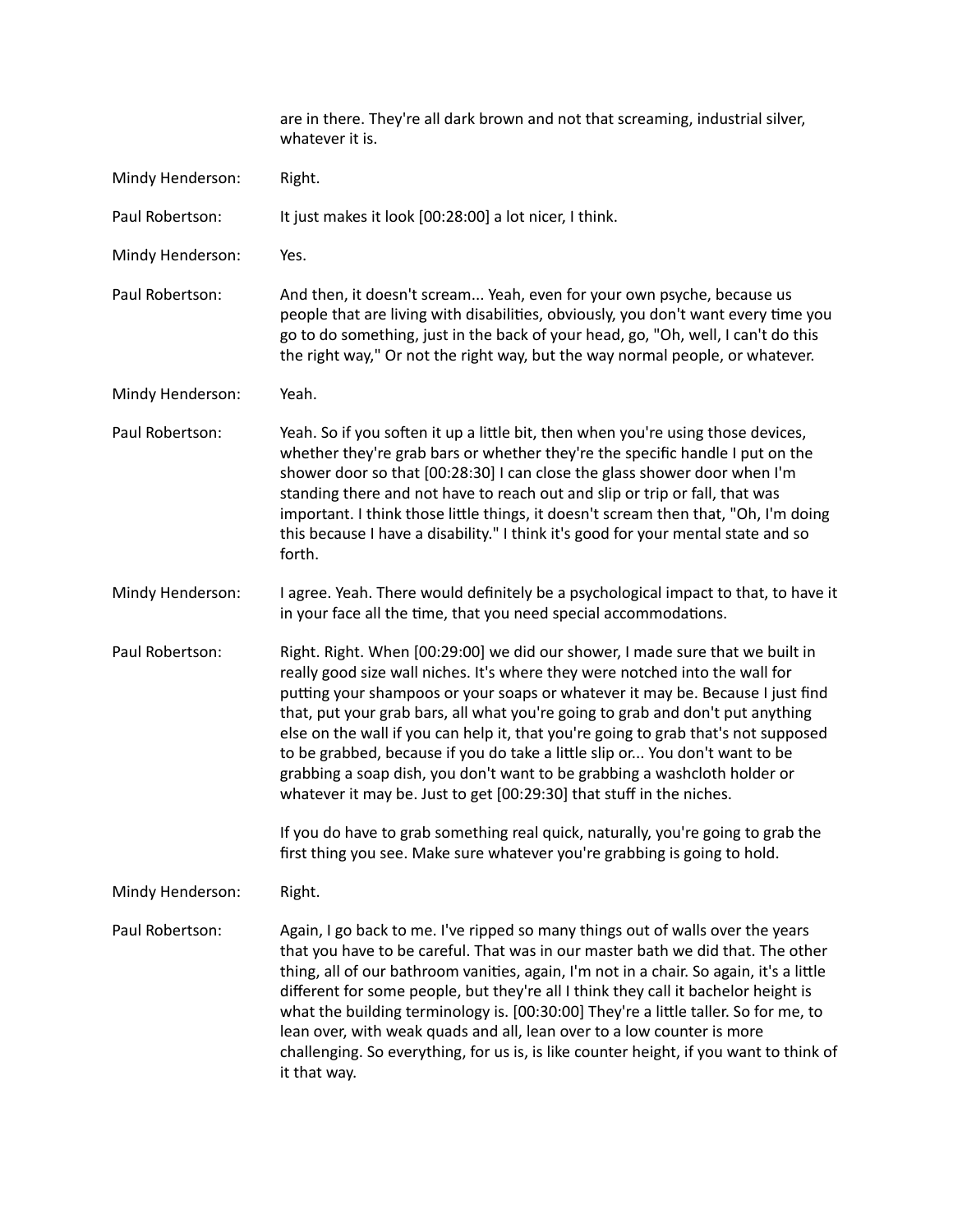| Mindy Henderson: | I did that also. We've got two vanities in our master bath, one is higher for my<br>husband, one is lower for me. And the one for me also has clarence. We took<br>the cabinets out from underneath so I can drive up underneath it.                                                                                                                                                                                                                                                                                                                             |
|------------------|------------------------------------------------------------------------------------------------------------------------------------------------------------------------------------------------------------------------------------------------------------------------------------------------------------------------------------------------------------------------------------------------------------------------------------------------------------------------------------------------------------------------------------------------------------------|
| Paul Robertson:  | Right. Right.                                                                                                                                                                                                                                                                                                                                                                                                                                                                                                                                                    |
| Mindy Henderson: | Yeah.                                                                                                                                                                                                                                                                                                                                                                                                                                                                                                                                                            |
| Paul Robertson:  | Absolutely. Those are things to [00:30:30] think about. The other thing I did, it<br>sounds crazy, but we had a set of cabinets in the master bath and I said, "I want<br>to have a seat there."                                                                                                                                                                                                                                                                                                                                                                 |
| Mindy Henderson: | Oh.                                                                                                                                                                                                                                                                                                                                                                                                                                                                                                                                                              |
| Paul Robertson:  | They're like, "What do you mean?" So I have a built-in seat. Teak is a big wood<br>product that's used on boats.                                                                                                                                                                                                                                                                                                                                                                                                                                                 |
| Mindy Henderson: | Right.                                                                                                                                                                                                                                                                                                                                                                                                                                                                                                                                                           |
| Paul Robertson:  | I said, "I want a teak seat, a teak wooden seat that I can sit on, literally, just to<br>put my underwear on and get things going." So that was just a little something.<br>But when I built that seat, I had to accommodate a [00:31:00] taller set of<br>cabinets next to it, so I could put my hand on and push and lean and get myself<br>up, even though it was built up higher. So little things like that are all the things<br>that we went through with the builder.                                                                                    |
|                  | But that in the bathroom, it was just a big deal. The non-slip tile, the wood<br>blocking in the walls, making sure we had a wide entry into the shower, a low<br>threshold that wouldn't get water out onto the floor, tall toilets, those were all<br>things Our bathroom is just like our kitchen, [00:31:30] are two areas that we<br>spent a lot of time in. Typically, at least where we are in our geographical area,<br>the floors on those tend to be harder too. So they're not carpeted, normally.                                                    |
|                  | So if you do fall, you're falling on a harder surface. That's the one thing I've<br>learned over the years. I think that falling becomes really the scariest thing, for<br>me, at least. I've dealt with a lot of challenges and I can't navigate this, or I can't<br>get in here, I can't do that, or I can't climb these stairs. But the falls, [00:32:00]<br>and I've taken a fair number of them, that's really probably the scariest thing,<br>because I've had some instances where you do fall. And if you're alone, you<br>might not get up for a while. |
| Mindy Henderson: | Right.                                                                                                                                                                                                                                                                                                                                                                                                                                                                                                                                                           |
| Paul Robertson:  | You might wait for help or whatever it may be. Again, back to the flooring, that's<br>usually our hardest floor. So you've got to think about that, "How are you going<br>to protect yourself?" Those are some of the things that I did.                                                                                                                                                                                                                                                                                                                         |
| Mindy Henderson: | Yeah. I mean, it sounds like you were incredibly thorough. But is there anything<br>that you would do differently next [00:32:30] time, that you learned this time<br>around?                                                                                                                                                                                                                                                                                                                                                                                    |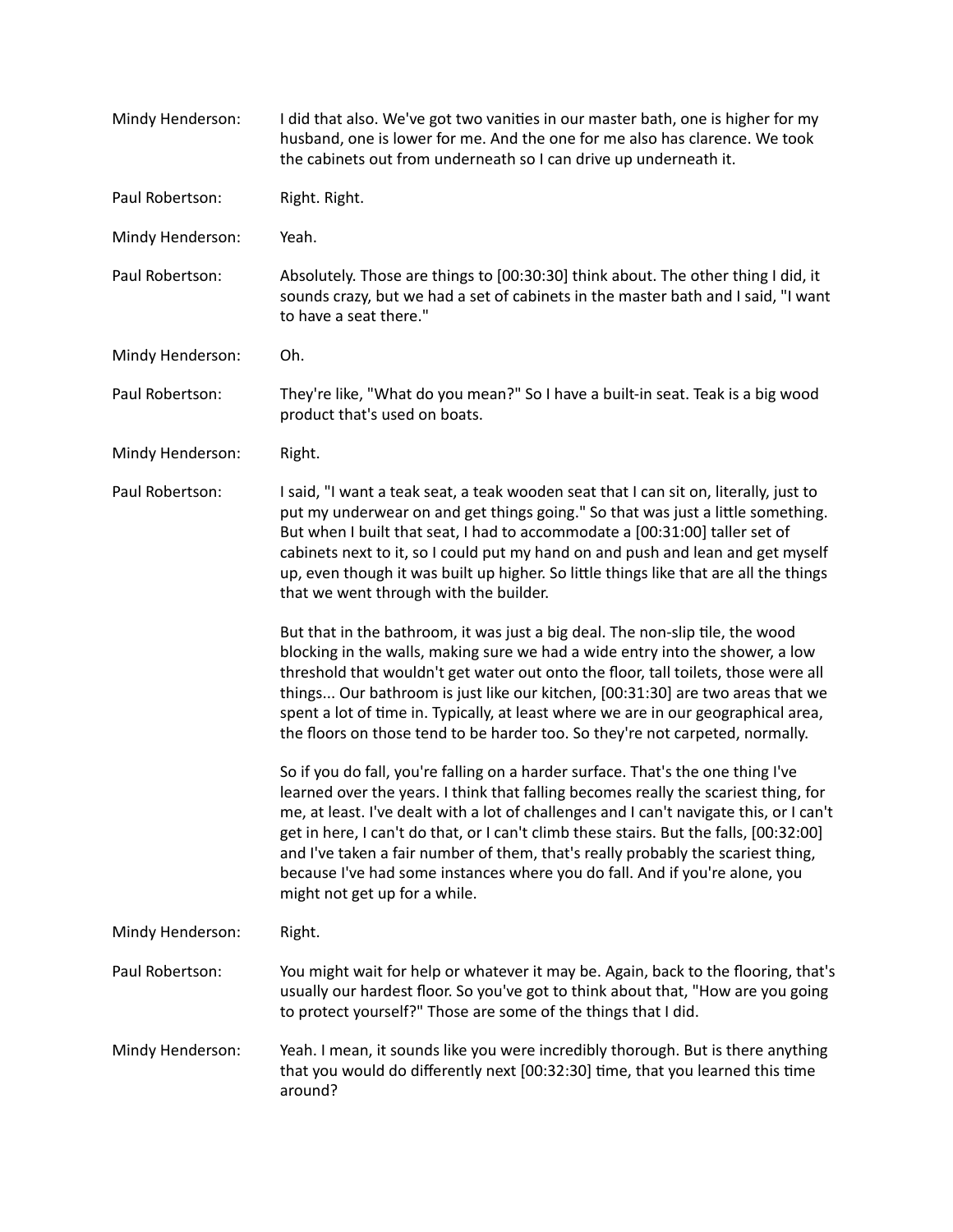| Paul Robertson:  | It's funny. People have brought that up to us and they've come and they've<br>looked at the house. Again, very fortunate, where I am in my career. I'm pushing<br>into my middle fifties. I've had a successful business. So we'd built this as our I<br>hate to use the word retirement home because I feel like I'm too young to retire,<br>but we built this as our last hurrah, if you would. So I think, at the end of the<br>day, I really I don't mean to say hit it out of the [00:33:00] park with what we<br>did, but we really covered a lot of things. |
|------------------|--------------------------------------------------------------------------------------------------------------------------------------------------------------------------------------------------------------------------------------------------------------------------------------------------------------------------------------------------------------------------------------------------------------------------------------------------------------------------------------------------------------------------------------------------------------------|
|                  | We've only been moved in for a couple of months, so we're still getting our arms<br>around everything, obviously. But for the most part, again, for my disability, with<br>the way that I'm functioning, it's been pretty much spot on. So I'm really, really<br>happy with that.                                                                                                                                                                                                                                                                                  |
| Mindy Henderson: | That's so great. Honestly, I think one thing that I would encourage people to do<br>is [00:33:30] if they're about to start building a home or working with a builder,<br>wherever you're living right now, I might keep a notebook with me for a day and<br>write down, from the time I wake up in the morning, what struggles there are,<br>what challenges there are, what problems I need to solve and take that into the<br>builder.                                                                                                                          |
| Paul Robertson:  | Right. Right. It's funny. One of the things that we learned Again, this is a a<br>vacation home, but it's intended to be permanent [00:34:00] home as we<br>transition. In the suburban home that we have at home, you have these<br>grandiose master bedroom suites. That's what all the national builders, that's<br>where we were, development and everything else they build. I think I had like 42<br>steps or something crazy to the toilet, from the house. Now I have about five.                                                                          |
| Mindy Henderson: | Oh my gosh. That's so great.                                                                                                                                                                                                                                                                                                                                                                                                                                                                                                                                       |
| Paul Robertson:  | It's amazing. As you get older, you need less.                                                                                                                                                                                                                                                                                                                                                                                                                                                                                                                     |
| Mindy Henderson: | Yes.                                                                                                                                                                                                                                                                                                                                                                                                                                                                                                                                                               |
| Paul Robertson:  | From when you're young, you're like, "I need all of this. I need the big" Yeah.                                                                                                                                                                                                                                                                                                                                                                                                                                                                                    |
| Mindy Henderson: | [00:34:30] Exactly.                                                                                                                                                                                                                                                                                                                                                                                                                                                                                                                                                |
| Paul Robertson:  | Little things like that. Like in our kitchen, we did For me, it was really important<br>to have good accessibility in the kitchen. One of the things that really, really<br>jumps out when you walk in our kitchen is we have a double oven on the wall,<br>and the top of it has a French door oven. People look at it and they go, "That's<br>really cool looking. I haven't seen that." Let me tell you why we did it.                                                                                                                                          |
|                  | The reason we did it is, again, [00:35:00] if you've got a disability and you<br>struggle with balance or being upright or strength with your arms, whatever, it<br>may be, try leaning over a hot oven door that's folded down and taking<br>something out of the oven. But with the French doors, you literally open it up<br>and you can walk right up to the oven.                                                                                                                                                                                             |
| Mindy Henderson: | Wow.                                                                                                                                                                                                                                                                                                                                                                                                                                                                                                                                                               |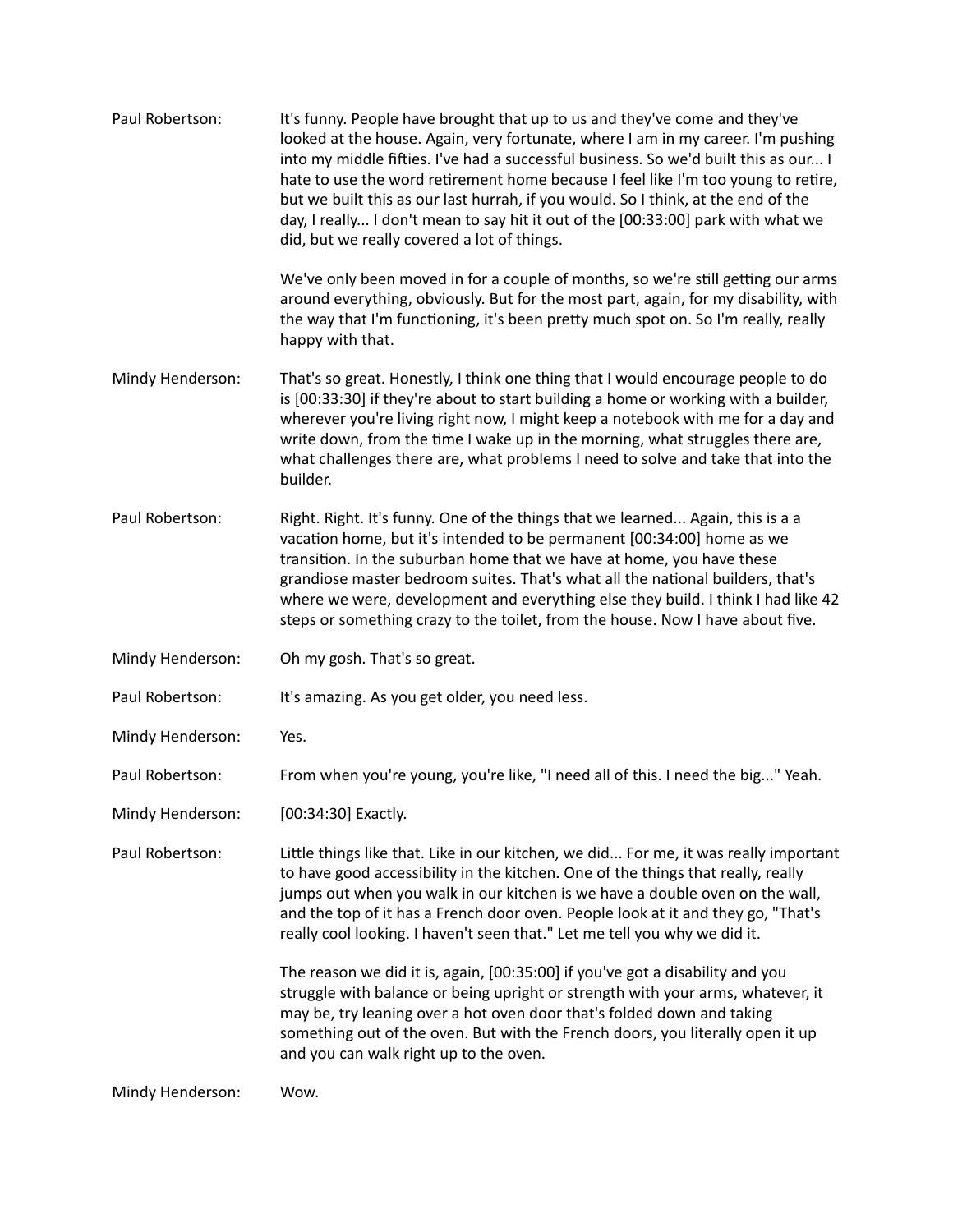| Paul Robertson:  | Or stand right next to the oven. Or you could roll right up to the oven and you're<br>in a chair. When you take that pan out of the oven, you're not leaning over that<br>door.                                                                                                                                                                                                                                                                                                                                                                                     |
|------------------|---------------------------------------------------------------------------------------------------------------------------------------------------------------------------------------------------------------------------------------------------------------------------------------------------------------------------------------------------------------------------------------------------------------------------------------------------------------------------------------------------------------------------------------------------------------------|
| Mindy Henderson: | [inaudible 00:35:26] have known that such a thing existed.                                                                                                                                                                                                                                                                                                                                                                                                                                                                                                          |
| Paul Robertson:  | Yeah. [00:35:30] It's pretty neat. It's just two doors. It's like two double doors,<br>like two patio doors, French doors, if you think of it. You grab one handle and<br>they both open up, and then you can get right to it.                                                                                                                                                                                                                                                                                                                                      |
| Mindy Henderson: | Incredible.                                                                                                                                                                                                                                                                                                                                                                                                                                                                                                                                                         |
| Paul Robertson:  | That was the stuff that we did there. And then, all of our kitchen cabinets, the<br>lower portion of the cabinets are all big, deep drawers. We didn't do the typical<br>cabinet where you open the door, you've got to stand in front of it, open the<br>door, you've got to step back away from it. Then you've got to get down low and<br>you've got to reach in and pull out what you need. These are all drawers.<br>[00:36:00] So you can literally come right up next to it, have the drawer open,<br>then you have accessibility to grab whatever you want. |
| Mindy Henderson: | Amazing.                                                                                                                                                                                                                                                                                                                                                                                                                                                                                                                                                            |
| Paul Robertson:  | Yeah. I would encourage anybody who's doing a kitchen remodel or trying to<br>make their kitchen more functional, if they've got a disability, think about doing<br>all drawers. Some of these are big and deep. They're, I don't know, 12, 18 inches<br>deep. It's not just like a silverware drawer. It's a drawer you could put your pots<br>or your pans or anything else. That was something that we did.                                                                                                                                                      |
|                  | Then we had our kitchen table, which serves as our dining [00:36:30] table, is<br>the same height as the kitchen counter island.                                                                                                                                                                                                                                                                                                                                                                                                                                    |
| Mindy Henderson: | Oh, okay.                                                                                                                                                                                                                                                                                                                                                                                                                                                                                                                                                           |
| Paul Robertson:  | For us, everything Again, it's like the toilet. Get up higher where you don't<br>have to force yourself to get up. When you sit down, you don't have to drop as<br>low. And all of our chairs for our stools, for lack of a better word, are all a tall<br>seat which allows the ability not to have to use much force to get up and down.<br>At first, you think, "Ah, I don't know. How's that going to look next to the<br>island?" Yeah. You're going to have this island. I don't know if it's 30, I can't<br>remember, whatever [00:37:00] inches.            |
|                  | You have a table at the same height. Again, you don't normally see that. You<br>normally see tables lower than the height of the island. But from a functionality<br>standpoint, the usability, that was something that we made sure we did in the<br>kitchen.                                                                                                                                                                                                                                                                                                      |
| Mindy Henderson: | Right. There's so many different looks and styles to furniture that you can find<br>someone Even though the height may be a little unusual, I'm sure you found<br>something that looks really nice.                                                                                                                                                                                                                                                                                                                                                                 |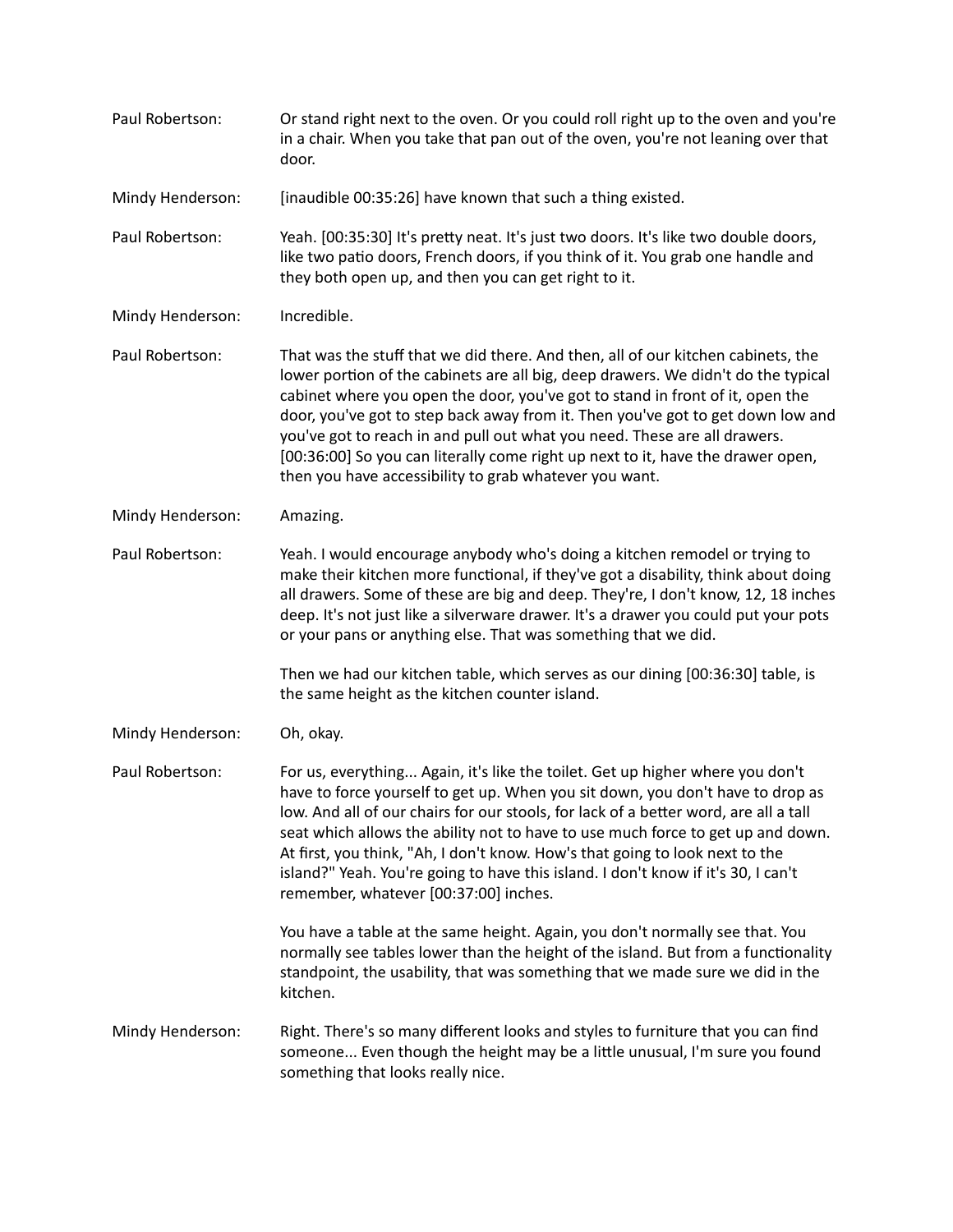| Paul Robertson:  | Yeah. Sometimes it's tough to get that. We had someone make a table for<br>[00:37:30] us. We picked out a piece of wood and they made the table for us.                                                                                                                                                                                                                                                                                                                                                                         |
|------------------|---------------------------------------------------------------------------------------------------------------------------------------------------------------------------------------------------------------------------------------------------------------------------------------------------------------------------------------------------------------------------------------------------------------------------------------------------------------------------------------------------------------------------------|
| Mindy Henderson: | Wow.                                                                                                                                                                                                                                                                                                                                                                                                                                                                                                                            |
| Paul Robertson:  | Lead times took a while, but of course that's the whole world's been that way<br>for a year. To get anything takes forever.                                                                                                                                                                                                                                                                                                                                                                                                     |
| Mindy Henderson: | That's true.                                                                                                                                                                                                                                                                                                                                                                                                                                                                                                                    |
| Paul Robertson:  | We just got our sofas the other day for the family room, and same thing with<br>those. When we picked those out, what was the most important thing was the<br>height, height and firmness, so that you're not sinking in something. I spend a<br>lot of time in South Florida fishing, and every time I go to Miami, I swear<br>everybody likes to sit on the floor [00:38:00] because I call it the Miami<br>[inaudible 00:38:01], everything's about eight inches off the floor. I'm like, "Who<br>designs a sofa like that?" |
| Mindy Henderson: | Wow.                                                                                                                                                                                                                                                                                                                                                                                                                                                                                                                            |
| Paul Robertson:  | But very modern and chic, I guess, would be the term.                                                                                                                                                                                                                                                                                                                                                                                                                                                                           |
| Mindy Henderson: | I'm sure.                                                                                                                                                                                                                                                                                                                                                                                                                                                                                                                       |
| Paul Robertson:  | Just to highlight a quick other couple of things.                                                                                                                                                                                                                                                                                                                                                                                                                                                                               |
| Mindy Henderson: | Sure.                                                                                                                                                                                                                                                                                                                                                                                                                                                                                                                           |
| Paul Robertson:  | Dual handrails on all the staircases.                                                                                                                                                                                                                                                                                                                                                                                                                                                                                           |
| Mindy Henderson: | Yes.                                                                                                                                                                                                                                                                                                                                                                                                                                                                                                                            |
| Paul Robertson:  | We've got an elevator, but And when you put those in, again, ripped them out.<br>Lots of wood blocking. Really secure, just in case. We did a home generator<br>[00:38:30] system, mostly because of the elevator. That was the biggest thing.                                                                                                                                                                                                                                                                                  |
| Mindy Henderson: | Oh, so smart.                                                                                                                                                                                                                                                                                                                                                                                                                                                                                                                   |
| Paul Robertson:  | Power's pretty stable here, but Murphy's law has it that when I need to get out<br>of the house, I need to be able to use the elevator.                                                                                                                                                                                                                                                                                                                                                                                         |
| Mindy Henderson: | Absolutely.                                                                                                                                                                                                                                                                                                                                                                                                                                                                                                                     |
| Paul Robertson:  | And then, the final thing that I think I could tell you that we did, that I think has<br>really been beneficial was we put an integrated smart home system in. And so,<br>what do I mean by that? And so, all of our lighting, all of our security, all of our<br>door locks, all of our TVs, stereo [inaudible 00:39:00], [00:39:00] are all<br>integrated through one electronic system that's controllable by either a<br>handheld remote, your telephone, by an app, or on like a tablet that's mounted<br>to the wall.     |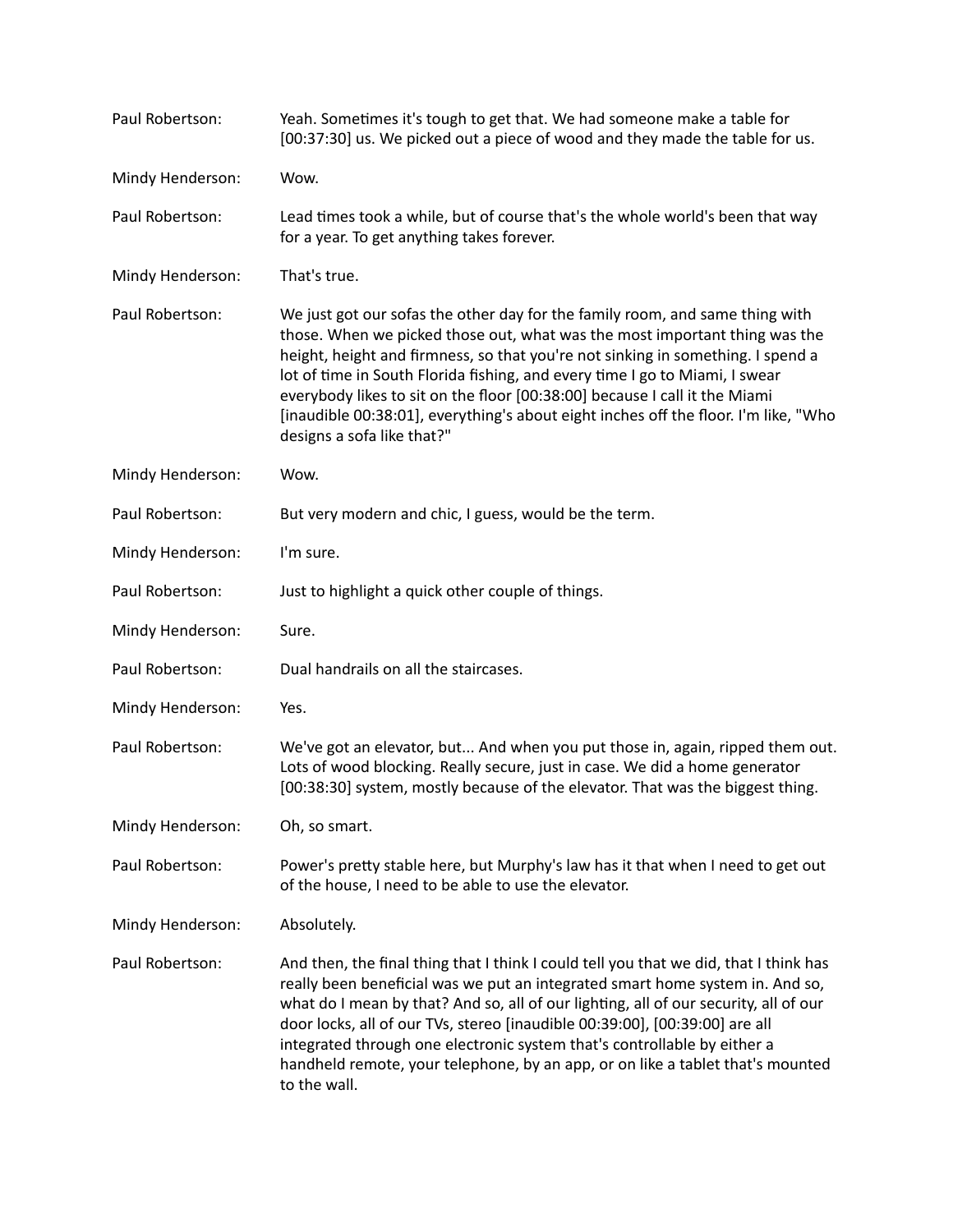|                  | The way that that started was And of course it morphed into a bigger project.<br>You know how building is, it morphed into something bigger.                                                                                                                                                                                                                                                                                              |
|------------------|-------------------------------------------------------------------------------------------------------------------------------------------------------------------------------------------------------------------------------------------------------------------------------------------------------------------------------------------------------------------------------------------------------------------------------------------|
| Mindy Henderson: | Oh, yeah.                                                                                                                                                                                                                                                                                                                                                                                                                                 |
| Paul Robertson:  | But I reached out to multiple electrical contractors and I said, "I want to have a<br>light system in the house." The reason behind that was that if I was here alone<br>and I was [00:39:30] leaving, I didn't want to take 30 minutes, this is what it<br>would take me to go room by room, to turn everything off. It's called an ELAN<br>system, E-L-A-N. Not trying to plug them, but just what it is.                               |
| Mindy Henderson: | [inaudible 00:39:44].                                                                                                                                                                                                                                                                                                                                                                                                                     |
| Paul Robertson:  | It integrates everything. I can hit a button and all the doors lock. I can hit a<br>button and the garage doors close, or [inaudible 00:39:50]-                                                                                                                                                                                                                                                                                           |
| Mindy Henderson: | Wow.                                                                                                                                                                                                                                                                                                                                                                                                                                      |
| Paul Robertson:  | thermostat control. I'm sitting at my desk now, but I can literally sit here and<br>control basically everything in the house. I can shut the lights off. I can lock the<br>doors. [00:40:00] I can turn the music on, TV on. We've got four kids, so you<br>know what that's like. You've got to leave and you're out. You're pulling out of<br>your driveway and you look up and you see that all the lights are left on.               |
| Mindy Henderson: | Only seven lights are on. Yep.                                                                                                                                                                                                                                                                                                                                                                                                            |
| Paul Robertson:  | That smart system, to me, was probably one of the most important things,<br>because I didn't want to have to find myself having to go check all the doors, are<br>they locked? Are the lights switches off? Did the kids leave the TV on with their<br>video games? Or whatever it was. Ironically, I can shut [00:40:30] it all down<br>when I go to bed too, and then the kids password it out. Can't turn it on if they<br>don't walk. |
| Mindy Henderson: | Right.                                                                                                                                                                                                                                                                                                                                                                                                                                    |
| Paul Robertson:  | But yeah, we don't do that. We [inaudible 00:40:38] about that. We could<br>choose to shut it all down. But I think that, if you are building a new home, or<br>you are doing a renovation and accessibility, from a mobility standpoint, or<br>disability is a big deal, definitely invest some serious time into some of the<br>technologies that are out there because it makes your life so much easier.                              |
|                  | If you're sitting in the chair and you say, "Hey, you know [00:41:00] what, I'm<br>watching TV in the family room." And the kitchen lights are real bright, now I've<br>got to get up, turn them down. If you can just take your phone It makes you<br>feel a little lazy, but on the flip side, us with this disabilities, if you've got to get<br>up and out of the chair, you've got to move over here and go to this room.            |
| Mindy Henderson: | So handy.                                                                                                                                                                                                                                                                                                                                                                                                                                 |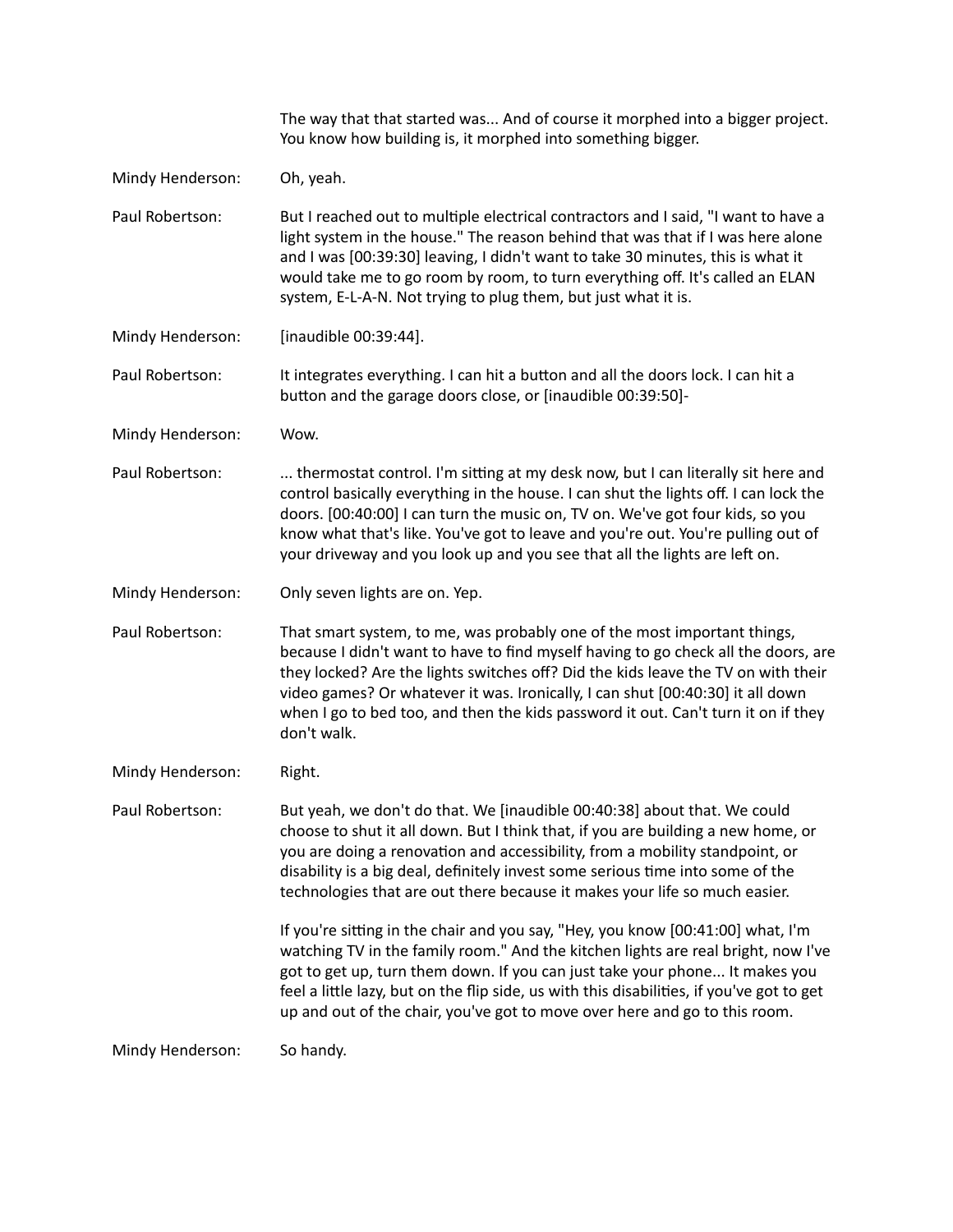| Paul Robertson:  | What seems like is just a regular thing for someone without a disability, just to<br>get up and walk into the next room and turn something off, for us, I always say, it<br>can be like running five miles for them.                                                                                                                                                                                                                                                                   |
|------------------|----------------------------------------------------------------------------------------------------------------------------------------------------------------------------------------------------------------------------------------------------------------------------------------------------------------------------------------------------------------------------------------------------------------------------------------------------------------------------------------|
| Mindy Henderson: | Absolutely. Yeah.                                                                                                                                                                                                                                                                                                                                                                                                                                                                      |
| Paul Robertson:  | So technology, I think it's so important. [00:41:30] If you do it during a<br>renovation or you do it during a construction process and you plan it I spent a<br>lot of time with our technology representative, talking about the disabilities,<br>talking about, how do I get the lights to adjust? An exterior lighting was another<br>thing.                                                                                                                                       |
| Mindy Henderson: | [inaudible 00:41:48].                                                                                                                                                                                                                                                                                                                                                                                                                                                                  |
| Paul Robertson:  | We have full perimeter lighting, down lighting around the house so that I<br>poured concrete all the way around the house so I can walk around the entire<br>house. My primary residence, that we will eventually move [00:42:00] from to<br>here, I can only go on the driveway. I can't get around the house. It's grass, it's<br>mulch beds.                                                                                                                                        |
| Mindy Henderson: | Sure.                                                                                                                                                                                                                                                                                                                                                                                                                                                                                  |
| Paul Robertson:  | And I wanted to walk around my house at the end of the day. But when you do<br>that, I put little soft glow lighting that goes down and it's controlled by the smart<br>system. That way, you don't have to worry about I could be walking and there's<br>[inaudible 00:42:19] there and I kick it with my foot, I'm probably going to fall.                                                                                                                                           |
| Mindy Henderson: | Right.                                                                                                                                                                                                                                                                                                                                                                                                                                                                                 |
| Paul Robertson:  | Where most people, it doesn't even affect them. Or if there's a rock, a pebble,<br>and you step on it. That's what we deal with, living [00:42:30] with muscular<br>dystrophy. So technology, I think, is something that a lot of people don't look<br>into. They think after the fact, after the fact, "How am I going to control this light<br>or this TV?" But we planned it on the front end. Again, it morphed from a<br>lighting and door lock project into a whole home system. |
|                  | But certainly, I would say, one of the best things we definitely did was investigate<br>and invest in technology to make the house what's a "smart home". But make<br>[00:43:00] it smart because it makes it so much easier for me. So that was a big<br>thing too.                                                                                                                                                                                                                   |
| Mindy Henderson: | Definitely. I've even heard of smart home technology that will adjust the blinds<br>in your windows and things like that.                                                                                                                                                                                                                                                                                                                                                              |
| Paul Robertson:  | We actually have those on order right now.                                                                                                                                                                                                                                                                                                                                                                                                                                             |
| Mindy Henderson: | Oh my gosh.                                                                                                                                                                                                                                                                                                                                                                                                                                                                            |
| Paul Robertson:  | That integrates through the system. We got [inaudible 00:43:22], these paper<br>blinds up now. But that's just like turning the lights off. If you have four blinds in<br>a room and you're mobility [00:43:30] challenged, and you've got to go get all of                                                                                                                                                                                                                            |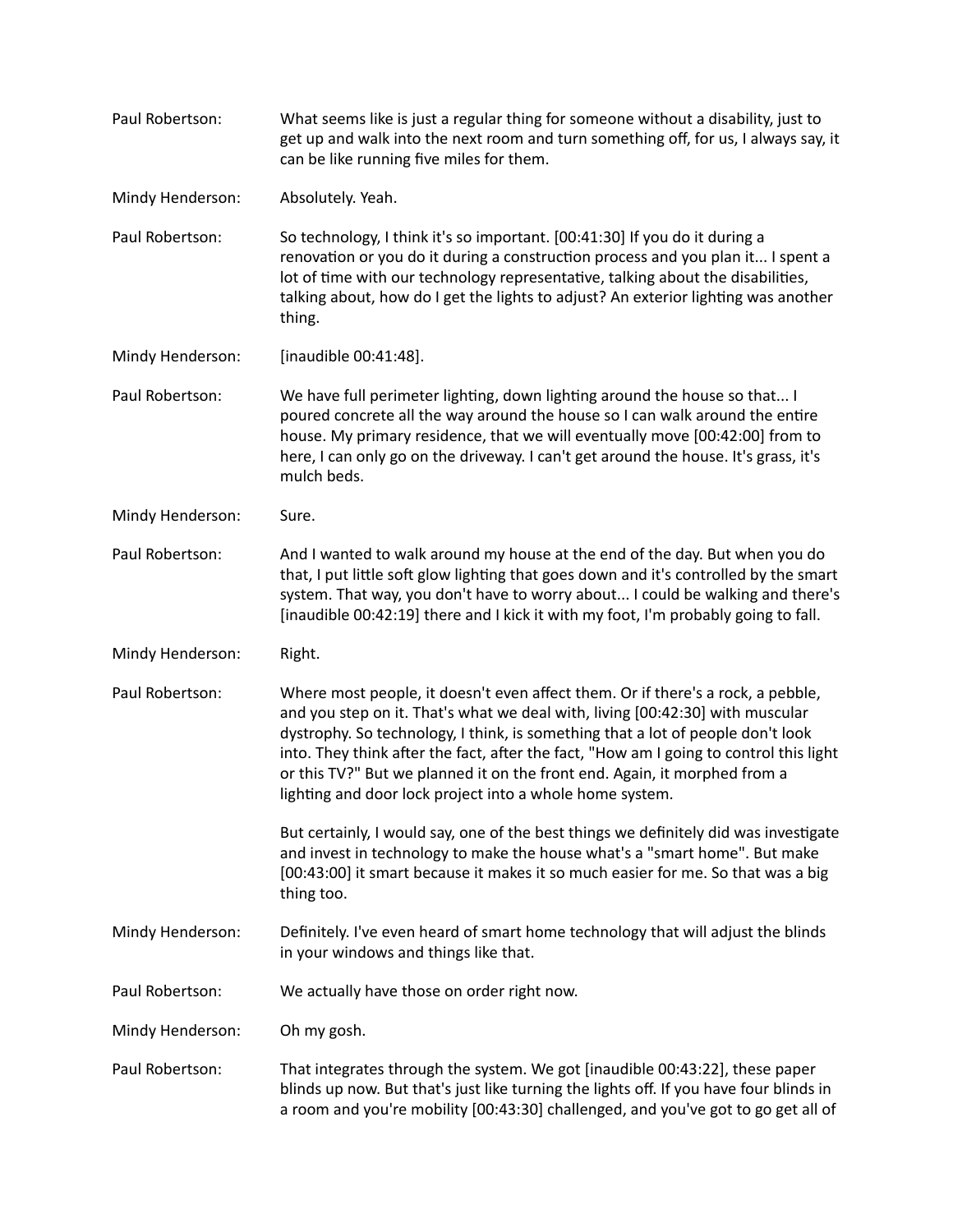|                  | those closed, that's a lot of work and a lot of effort. So that was important. The<br>other thing we did, we used the pre engineered flooring. Looks like wood, but<br>it's really vinyl. It's real popular right now.                                                                                                                                                                                                                       |
|------------------|----------------------------------------------------------------------------------------------------------------------------------------------------------------------------------------------------------------------------------------------------------------------------------------------------------------------------------------------------------------------------------------------------------------------------------------------|
|                  | There's a lot of different manufacturers out there. We used the Coretec brand.<br>But for me, that was really important. That's in most of the house. I'd think that<br>it gives you a good, solid surface to walk on. Someone told me not too long ago,<br>that some of the biggest trip hazards for people [00:44:00] in homes were<br>shower curtains, bedspreads, and area rugs, those three things.                                     |
| Mindy Henderson: | Yes.                                                                                                                                                                                                                                                                                                                                                                                                                                         |
| Paul Robertson:  | So we did glass doors in the shower. I'm not an area rug fan at all. And yeah, just<br>to make sure that your bedspread's not these big overflowing bedspread that<br>when you get out of bed, your feet get tangled, twisted, or whatever it may be.                                                                                                                                                                                        |
| Mindy Henderson: | Great point.                                                                                                                                                                                                                                                                                                                                                                                                                                 |
| Paul Robertson:  | Those are the three things that someone told me a while ago were the three<br>most common home If you want to call it trip or slip issues out there. So that<br>and [00:44:30] a carpet. We did do carpet in the bedroom and a couple of<br>rooms, and all that's low pile Berber, thin pad below it. If I get in a real plush<br>carpet, I feel like I'm walking on sand. If I walk in sand, I guarantee you I'm going<br>to fall.          |
| Mindy Henderson: | Yeah. Well, and same thing with a wheelchair. Wheels are so hard on carpet. A<br>month in and your carpet looks like a disaster because you've worn it down and<br>gotten it dirty. So in my house, we've got mostly tile, probably in 90% of the<br>house.                                                                                                                                                                                  |
| Paul Robertson:  | Right. Right.                                                                                                                                                                                                                                                                                                                                                                                                                                |
| Mindy Henderson: | Yeah. [00:45:00] Well, this is fascinating. It sounds like you've been incredibly<br>thorough. Like I said, an incredibly creative visual. I can't thank you enough for<br>spending your-                                                                                                                                                                                                                                                    |
| Paul Robertson:  | Yeah. No, that's great.                                                                                                                                                                                                                                                                                                                                                                                                                      |
| Mindy Henderson: | time and your expertise with us.                                                                                                                                                                                                                                                                                                                                                                                                             |
| Paul Robertson:  | It's great. No, and I appreciate it. If I could put a plug in for our fishing team, if<br>anybody's out there. They can follow us on social media. We're constantly<br>increasing awareness for muscular dystrophy and it would be great. It's Fishing<br>For MD. Or you can just Google fishing and muscular [00:45:30] dystrophy and<br>we come up all over the place. There's YouTube videos on their podcast, or our<br>hashtag is FFMD. |
|                  | If anybody's out there and they can follow us on social, we always appreciate it.<br>It helps us continue our quest to increase awareness in what we feel is a really<br>big demographic area, the boating and fishing community.                                                                                                                                                                                                            |